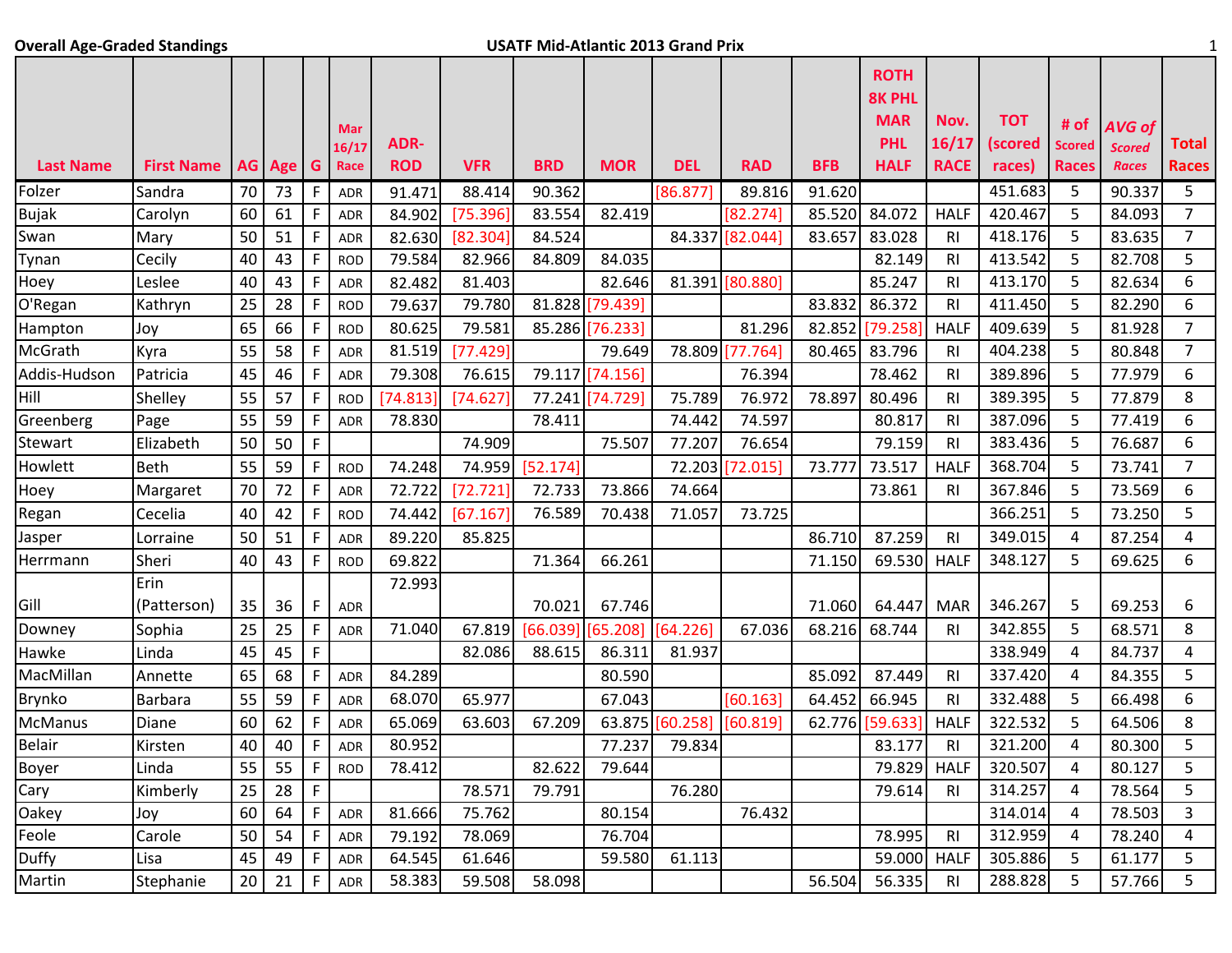| <b>Overall Age-Graded Standings</b> |              |                 |    |              |            |        |        | <b>USATF Mid-Atlantic 2013 Grand Prix</b> |        |        |        |        |             |                |         |                |        | 2              |
|-------------------------------------|--------------|-----------------|----|--------------|------------|--------|--------|-------------------------------------------|--------|--------|--------|--------|-------------|----------------|---------|----------------|--------|----------------|
| Thomas-                             |              |                 |    |              |            |        |        |                                           |        |        |        |        |             |                |         |                |        |                |
| Maddox                              | Barbara      | 45              | 47 | F            | <b>ADR</b> | 72.646 | 68.847 |                                           | 67.709 |        |        |        | 72.590      | R <sub>l</sub> | 281.792 | 4              | 70.448 | 4              |
| Hellman                             | Joanna       | 55              | 56 | F            |            |        |        | 70.487                                    | 67.507 |        |        | 70.708 | 72.668      | R <sub>1</sub> | 281.370 | 4              | 70.343 | 6              |
| McCoubrie                           | Doreen       | 50              | 51 | F            | ADR        | 93.566 | 90.440 | 93.492                                    |        |        |        |        |             |                | 277.498 | 3              | 92.499 | $\overline{2}$ |
| Pongracz                            |              | 30              | 33 | $\mathsf{F}$ |            |        |        |                                           |        |        |        |        |             |                |         |                |        |                |
| Modica                              | Jessica      |                 |    |              | <b>ADR</b> | 70.794 | 65.528 | 71.524                                    | 65.925 |        |        |        |             |                | 273.770 | 4              | 68.443 | 3              |
| Murage                              | Jane         | 25              | 26 | $\mathsf F$  |            |        |        | 90.967                                    |        |        |        | 89.611 | 90.938      | R <sub>l</sub> | 271.516 | 3              | 90.505 | 5              |
| Neilan                              | Claire       | 35              | 39 | F            | <b>ROD</b> | 60.261 | 63.274 | 68.090                                    |        |        |        |        | 62.740      | <b>MAR</b>     | 254.365 | 4              | 63.591 | 4              |
| Petraglia                           | Daria        | 45              | 45 | F            |            |        |        | 64.994                                    | 65.720 |        | 57.158 | 60.165 |             |                | 248.038 | 4              | 62.009 | 5              |
| Kline                               | Laura        | 35              | 35 | F            | <b>ROD</b> | 79.316 | 79.847 |                                           |        |        |        |        | 81.391      | <b>HALF</b>    | 240.554 | 3              | 80.185 | 3              |
| Cassidy                             | Maryann      | 60              | 60 | F            | <b>ROD</b> | 47.103 |        | 47.715                                    |        | 48.215 |        | 47.998 | 46.992      | <b>HALF</b>    | 238.023 | 5              | 47.605 | 6              |
| Morales                             | Anabelle     | 45              | 45 | $\mathsf F$  |            |        |        | 77.401                                    |        | 73.895 |        |        | 78.016      | R <sub>l</sub> | 229.312 | 3              | 76.437 | 5              |
| Smith                               | Tara         | 40              | 41 | F            |            |        | 73.123 |                                           |        |        |        | 72.131 | 77.235      | <b>RI</b>      | 222.490 | 3              | 74.163 | 4              |
| Knothe                              | Lynn         | 35              | 35 | F            | ADR        | 71.247 |        |                                           |        |        |        | 74.235 | 75.503      | <b>RI</b>      | 220.985 | 3              | 73.662 | 4              |
| Hardies                             | Diane        | 65              | 67 | F            |            |        | 71.645 |                                           | 72.855 |        |        |        | 76.148      | R <sub>l</sub> | 220.648 | 3              | 73.549 | 4              |
| DiCarlo                             | Denice       | 40              | 40 | F            | <b>ADR</b> | 75.246 |        | 73.142                                    |        |        |        |        | 70.387      | <b>MAR</b>     | 218.774 | 3              | 72.925 | 4              |
| Matthews                            | Mary         | 50              | 53 | F            |            |        | 71.554 | 73.956                                    |        | 70.144 |        |        |             |                | 215.655 | 3              | 71.885 | 3              |
| Roach                               | Kathleen     | 25              | 26 | F            | ADR        | 72.549 |        | 70.673                                    |        |        |        |        | 70.112      | R <sub>l</sub> | 213.334 | 3              | 71.111 | 4              |
| Kauffman                            | Theresa      | 50              | 50 | $\mathsf{F}$ | <b>ADR</b> | 71.909 |        |                                           |        | 69.139 |        |        | 71.577      | R <sub>l</sub> | 212.624 | $\overline{3}$ | 70.875 | 4              |
| Reme                                | Chantal      | 45              | 48 | F            |            |        |        | 71.324                                    |        |        | 68.134 |        | 71.771      | R <sub>l</sub> | 211.229 | 3              | 70.410 | 5              |
| DeMareo                             | Josie        | 50              | 53 | F            | <b>ROD</b> | 65.203 |        | 70.087                                    | 64.688 |        |        |        |             |                | 199.978 | 3              | 66.659 | 3              |
| Gekas                               | Pamela       | 50              | 51 | F            |            |        |        | 69.633                                    |        |        |        | 65.961 | 59.731      | <b>HALF</b>    | 195.325 | 3              | 65.108 | 5              |
| Morris                              | Marjorie     | 65              | 65 | F            | <b>ADR</b> | 67.486 |        | 62.278                                    | 60.713 |        |        |        |             |                | 190.478 | 3              | 63.493 | $\overline{3}$ |
| Casey                               | Michelle     | 35              | 36 | $\mathsf F$  |            |        | 62.225 | 63.193                                    |        |        |        | 62.470 |             |                | 187.889 | 3              | 62.630 | 3              |
| Freeman                             | Alyson       | 35              | 38 | F            |            |        |        |                                           | 64.245 | 62.677 |        |        | 47.250      | <b>MAR</b>     | 174.172 | 3              | 58.057 | 5              |
| Mastripolito                        | Wendy        | 45              | 47 | F            |            |        | 61.470 | 59.996                                    |        |        |        |        | 52.299      | R <sub>l</sub> | 173.765 | 3              | 57.922 | 4              |
| Wickham                             | Robin        | 45              | 47 | F            |            |        |        | 54.367                                    |        | 61.384 |        | 56.514 |             |                | 172.265 | 3              | 57.422 | 4              |
| Fiske (Marek)                       | <b>Stacy</b> | 25              | 29 | F            |            |        |        | 46.709                                    | 58.313 |        |        | 63.339 |             |                | 168.362 | 3              | 56.121 | 4              |
| Ruberti                             | Donna        | 50              | 54 | F            | <b>ADR</b> | 56.790 |        | 56.868                                    | 53.880 |        |        |        |             |                | 167.538 | 3              | 55.846 | 3              |
| Hulme                               | Emily        | 25              | 29 | F            |            |        |        | 84.185                                    |        |        |        |        | 81.634      | <b>MAR</b>     | 165.819 | $\overline{2}$ | 82.909 | 4              |
| Tanis                               | Sayard       | 30 <sup>1</sup> | 30 | F            | ADR        | 82.222 |        |                                           |        |        |        |        | 80.513 HALF |                | 162.735 | $\overline{2}$ | 81.368 | 3              |
| McGregor                            | Emily        | 25              | 26 | $\mathsf F$  |            |        |        | 81.761                                    |        |        |        |        | 80.236      | <b>HALF</b>    | 161.996 | $\overline{2}$ | 80.998 | 4              |
| Giampietro                          | Carol        | 55              | 55 | F            |            |        |        |                                           |        | 81.954 |        |        | 79.637      | <b>MAR</b>     | 161.591 | $\overline{2}$ | 80.796 | 4              |
| Conlon                              | Peggy        | 45              | 45 | $\mathsf F$  |            |        |        |                                           |        |        | 77.397 |        | 80.950      | R <sub>l</sub> | 158.347 | $\overline{2}$ | 79.173 | 4              |
| Steel                               | Laura        | 20              | 23 | F            | ADR        | 80.508 |        |                                           |        |        |        |        | 77.438      | <b>RI</b>      | 157.946 | $\overline{2}$ | 78.973 | 3              |
| Weiner                              | Amy          | 45              | 46 | F            |            |        |        | 77.323                                    |        |        |        |        | 78.499      | <b>HALF</b>    | 155.822 | $\overline{2}$ | 77.911 | 4              |
| Welsh                               | Elizabeth    | 25              | 27 | F            | ADR        | 78.933 |        | 75.698                                    |        |        |        |        |             |                | 154.632 | $\overline{2}$ | 77.316 | $2^{\circ}$    |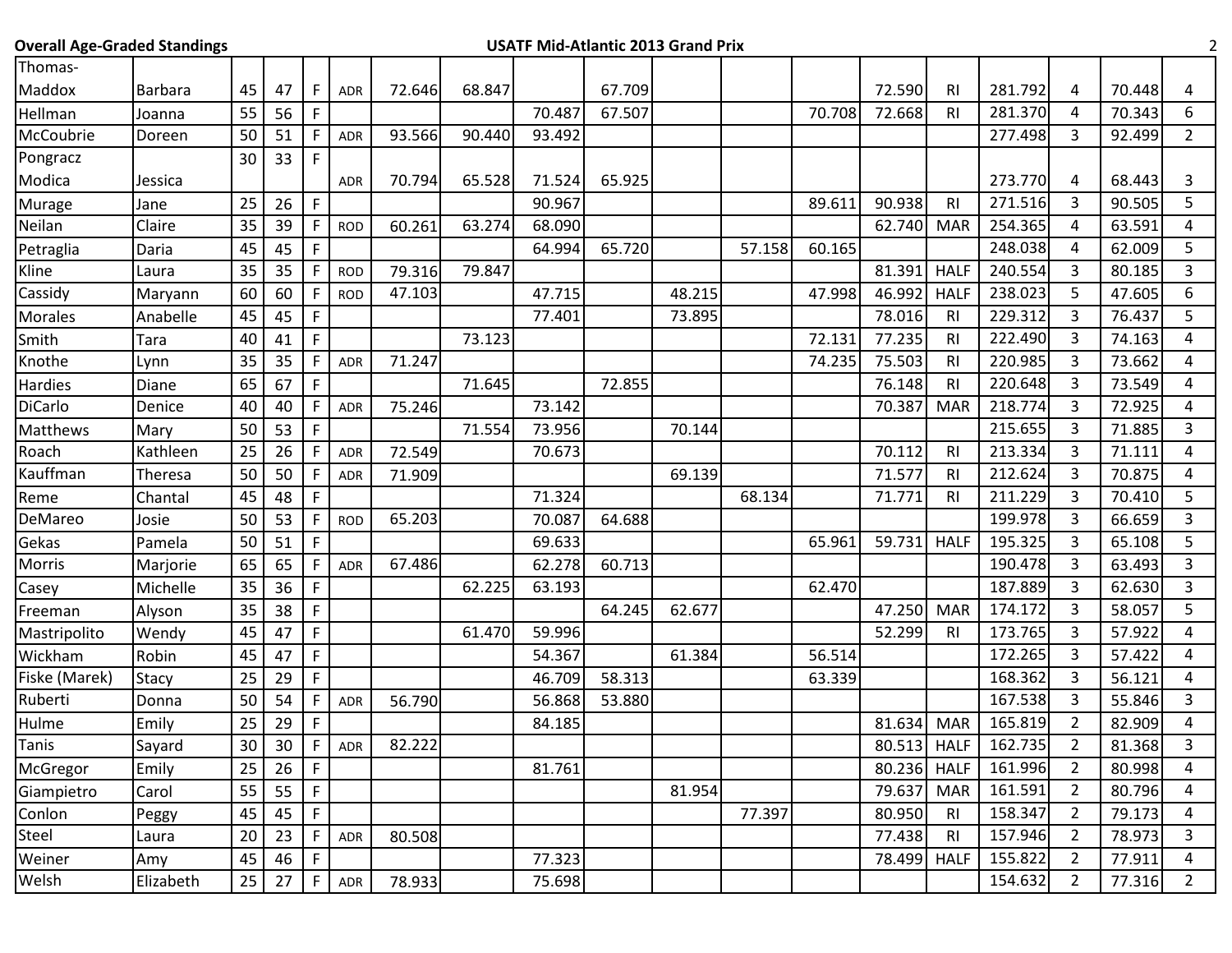| <b>Overall Age-Graded Standings</b> |           |    |    |              |            |        |        |        |        | <b>USATF Mid-Atlantic 2013 Grand Prix</b> |        |        |        |                |         |                |        | 3              |
|-------------------------------------|-----------|----|----|--------------|------------|--------|--------|--------|--------|-------------------------------------------|--------|--------|--------|----------------|---------|----------------|--------|----------------|
| Smith                               | Rebecca   | 50 | 51 | $\mathsf{F}$ |            |        |        |        |        |                                           | 76.411 |        | 77.394 | <b>RI</b>      | 153.805 | $\overline{2}$ | 76.902 | 4              |
| <b>Binkley</b>                      | Larissa   | 30 | 33 | $\mathsf{F}$ |            |        | 74.161 | 79.564 |        |                                           |        |        |        |                | 153.725 | $\overline{2}$ | 76.862 | $\overline{2}$ |
| Kelly                               | Lauren    | 20 | 22 | F            |            |        |        | 83.665 |        |                                           |        |        | 70.055 | <b>MAR</b>     | 153.721 | $\overline{2}$ | 76.860 | 4              |
| Delfidio                            | Susan     | 35 | 35 | F            | <b>ROD</b> | 74.237 |        | 78.141 |        |                                           |        |        |        |                | 152.378 | $\overline{2}$ | 76.189 | $\overline{2}$ |
| McWilliams                          | Terry     | 45 | 46 | F            |            |        |        | 75.514 | 73.059 |                                           |        |        |        |                | 148.574 | 2              | 74.287 | 3              |
| Deery                               | Julie     | 45 | 47 |              | <b>ROD</b> | 74.287 |        | 73.320 |        |                                           |        |        |        |                | 147.607 | 2              | 73.803 | $\overline{2}$ |
| Mazinas                             | Lisa      | 40 | 40 | F            |            |        |        | 73.456 |        |                                           |        |        | 73.474 | R <sub>l</sub> | 146.930 | 2              | 73.465 | 4              |
| Ligotski                            | Brianna   | 15 | 19 | F.           |            |        |        | 74.912 |        |                                           |        |        | 70.226 | <b>HALF</b>    | 145.139 | $\overline{2}$ | 72.569 | 4              |
| Savage                              | Fran      | 25 | 29 | F            |            |        |        |        |        |                                           | 72.275 |        | 65.125 | <b>MAR</b>     | 137.400 | $\overline{2}$ | 68.700 | 4              |
| Gandolfo                            | Maria     | 50 | 50 |              | <b>ADR</b> | 66.933 |        |        |        |                                           |        | 67.342 |        |                | 134.274 | $\overline{2}$ | 67.137 | $\overline{2}$ |
| Fencer                              | Lorri     | 50 | 52 | F            | <b>ROD</b> | 65.115 |        |        |        | 66.570                                    |        |        |        |                | 131.685 | $\overline{2}$ | 65.843 | $\overline{2}$ |
| <b>Boyle</b>                        | Denise    | 55 | 55 | F            |            |        |        | 68.370 |        |                                           |        |        | 60.907 | <b>HALF</b>    | 129.277 | 2              | 64.638 | 4              |
| Lee                                 | Kimberly  | 45 | 47 | F            | <b>ROD</b> | 62.430 |        | 66.220 |        |                                           |        |        |        |                | 128.650 | 2              | 64.325 | $\overline{2}$ |
| Montana                             | Connie    | 45 | 49 | F            | <b>ROD</b> | 61.766 |        | 65.786 |        |                                           |        |        |        |                | 127.552 | 2              | 63.776 | $\overline{2}$ |
| Held                                | Kristen   | 30 | 30 | F            |            |        |        | 62.898 |        |                                           |        |        | 56.164 | <b>MAR</b>     | 119.062 | $\overline{2}$ | 59.531 | 4              |
| Kelnock                             | Linda     | 45 | 46 | F            |            |        |        | 64.195 |        |                                           |        |        | 52.432 | <b>HALF</b>    | 116.627 | 2              | 58.314 | 4              |
| DiLeo                               | Susan     | 40 | 43 | F            |            |        |        | 59.261 | 56.758 |                                           |        |        |        |                | 116.019 | $\overline{2}$ | 58.010 | 3              |
| <b>King</b>                         | Amy       | 35 | 36 | F            |            |        |        |        | 57.098 |                                           | 52.901 |        |        |                | 109.999 | 2              | 55.000 | $\overline{3}$ |
| Raeder                              | Jane      | 50 | 53 | F            |            |        |        | 56.301 |        |                                           |        |        | 53.265 | <b>HALF</b>    | 109.566 | $\overline{2}$ | 54.783 | 4              |
| McCoubrie                           | Chelsea   | 20 | 20 |              | <b>ADR</b> | 51.005 |        | 55.039 |        |                                           |        |        |        |                | 106.044 | 2              | 53.022 | $\overline{2}$ |
| Deitch                              | Dawn      | 40 | 42 | F            |            |        | 49.902 | 48.857 |        |                                           |        |        |        |                | 98.759  | $\overline{2}$ | 49.379 | $\overline{2}$ |
| Dippolito                           | Sara      | 35 | 35 | F            |            |        |        |        |        |                                           |        | 49.118 | 48.287 | <b>HALF</b>    | 97.405  | $\overline{2}$ | 48.702 | 4              |
| Koons                               | Frances   | 25 | 26 |              | ADR        | 91.170 |        |        |        |                                           |        |        |        |                | 91.170  | 1              | 91.170 | $\mathbf{1}$   |
| Steinbach                           | Coreen    | 60 | 62 | F            |            |        |        |        |        |                                           |        |        | 88.449 | R <sub>l</sub> | 88.449  | 1              | 88.449 | 3              |
| <b>Burnick</b>                      | Crystal   | 20 | 24 | F            |            |        |        | 87.189 |        |                                           |        |        |        |                | 87.189  | 1              | 87.189 | $\overline{2}$ |
| Jefferson                           | Carol     | 25 | 27 | $\mathsf F$  |            |        |        | 85.834 |        |                                           |        |        |        |                | 85.834  | 1              | 85.834 | $\overline{2}$ |
| Smith                               | Nancy     | 55 | 56 | F.           |            |        |        | 85.610 |        |                                           |        |        |        |                | 85.610  | 1              | 85.610 | $\overline{2}$ |
| Lukens-Day                          | Eliza     | 15 | 18 | F            | <b>ADR</b> | 85.280 |        |        |        |                                           |        |        |        |                | 85.280  | 1              | 85.280 | $\mathbf{1}$   |
| <b>Brogan</b>                       | Leah      | 25 | 25 |              | <b>ADR</b> | 84.571 |        |        |        |                                           |        |        |        |                | 84.571  | 1              | 84.571 | $\mathbf{1}$   |
| Olsho                               | Marjorie  | 55 | 55 | $\mathsf F$  |            |        |        |        |        |                                           |        |        | 83.693 | R <sub>l</sub> | 83.693  | $\mathbf{1}$   | 83.693 | 3              |
| Hayden                              | Julie     | 50 | 53 | $\mathsf F$  |            |        |        |        |        |                                           |        |        | 83.620 | R1             | 83.620  | $\mathbf{1}$   | 83.620 | 3              |
| Kanak                               | Maggie    | 45 | 47 | F            |            |        |        | 83.342 |        |                                           |        |        |        |                | 83.342  | $\mathbf{1}$   | 83.342 | $2^{\circ}$    |
| Dean                                | Abby      | 40 | 41 | F            |            |        |        | 82.976 |        |                                           |        |        |        |                | 82.976  | $\mathbf{1}$   | 82.976 | $\overline{2}$ |
| Edelstein                           | Lena      | 25 | 26 | F.           |            |        |        |        |        |                                           | 82.220 |        |        |                | 82.220  | $\mathbf{1}$   | 82.220 | $\overline{2}$ |
| Litten                              | Elizabeth | 45 | 48 | F            |            |        |        | 82.203 |        |                                           |        |        |        |                | 82.203  | $\mathbf{1}$   | 82.203 | $2^{\circ}$    |
| McNally                             | Samantha  | 25 | 26 | $\mathsf F$  | <b>ROD</b> | 81.933 |        |        |        |                                           |        |        |        |                | 81.933  | $\mathbf{1}$   | 81.933 | $\mathbf{1}$   |
| Dougherty                           | Katie     | 30 | 31 | F            |            |        |        |        | 81.201 |                                           |        |        |        |                | 81.201  | 1              | 81.201 | $2^{\circ}$    |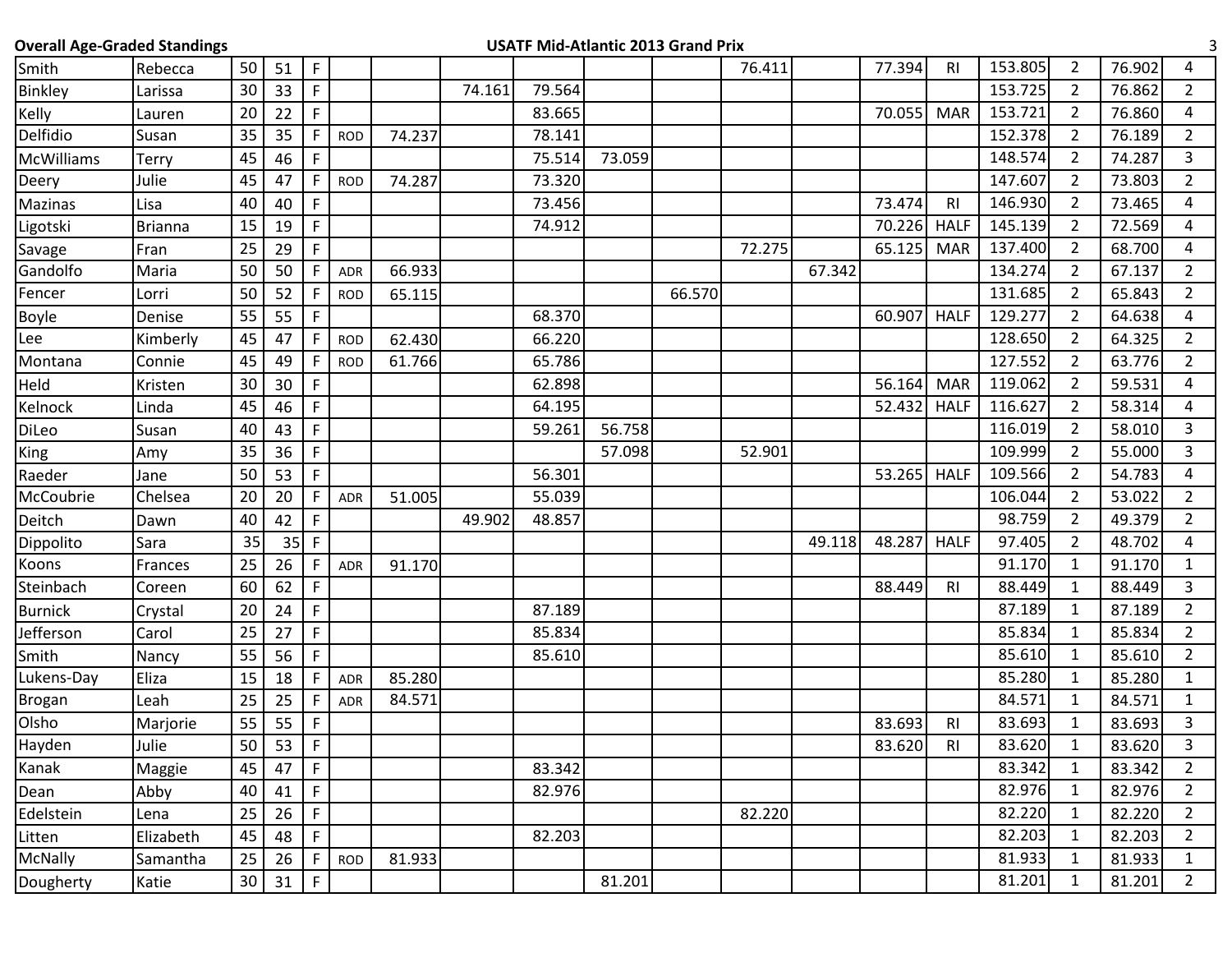| <b>Overall Age-Graded Standings</b> |           |        |    |             |            |        |        | <b>USATF Mid-Atlantic 2013 Grand Prix</b> |        |        |        |            |                |        |              |        |                |
|-------------------------------------|-----------|--------|----|-------------|------------|--------|--------|-------------------------------------------|--------|--------|--------|------------|----------------|--------|--------------|--------|----------------|
| Andersson                           | Brigit    | 15     | 15 | F           | ADR        | 80.589 |        |                                           |        |        |        |            |                | 80.589 | 1            | 80.589 | $\mathbf{1}$   |
| Hankin                              | Julie     | 45     | 49 | $\mathsf F$ |            |        |        |                                           |        |        |        | 80.488     | R <sub>l</sub> | 80.488 | $\mathbf{1}$ | 80.488 | $\overline{3}$ |
| Harrity                             | Caitlin   | 15     | 15 |             | <b>ADR</b> | 80.242 |        |                                           |        |        |        |            |                | 80.242 | $\mathbf{1}$ | 80.242 | $\mathbf{1}$   |
| VanDenHengel                        | Megan     | 25     | 25 | $\mathsf F$ |            |        |        | 79.536                                    |        |        |        |            |                | 79.536 | $\mathbf{1}$ | 79.536 | $\overline{2}$ |
| Geerling                            | Shirley   | 50     | 54 | F           |            |        |        | 79.445                                    |        |        |        |            |                | 79.445 | 1            | 79.445 | $\overline{2}$ |
| Terwiesch                           | Viola     | 40     | 44 | $\mathsf F$ |            |        |        | 79.315                                    |        |        |        |            |                | 79.315 | $\mathbf{1}$ | 79.315 | $\overline{2}$ |
| Latchford                           | Laura     | 40     | 44 |             | ADR        | 78.210 |        |                                           |        |        |        |            |                | 78.210 | $\mathbf{1}$ | 78.210 | $\mathbf{1}$   |
| <b>Bellaire</b>                     | Cheryl    | 50     | 54 | F           |            |        |        |                                           | 77.954 |        |        |            |                | 77.954 | 1            | 77.954 | $\overline{2}$ |
| Palisca                             | Donna     | 35     | 35 | F           |            |        |        | 77.358                                    |        |        |        |            |                | 77.358 | $\mathbf{1}$ | 77.358 | $\overline{2}$ |
| <b>Brandow</b>                      | Stephanie | 45     | 49 | $\mathsf F$ |            |        |        |                                           |        |        |        | 76.923     | <b>HALF</b>    | 76.923 | 1            | 76.923 | $\mathbf{3}$   |
| Zielinski                           | Kristin   | 30     | 32 | $\mathsf F$ |            |        |        | 76.891                                    |        |        |        |            |                | 76.891 | 1            | 76.891 | $\overline{2}$ |
| Giles                               | Audrey    | 55     | 55 | $\mathsf F$ |            |        |        | 76.607                                    |        |        |        |            |                | 76.607 | $\mathbf{1}$ | 76.607 | $\overline{2}$ |
| Falk                                | Amy       | 40     | 42 | $\mathsf F$ |            |        |        |                                           |        |        |        | 76.522     | <b>HALF</b>    | 76.522 | $\mathbf{1}$ | 76.522 | 3              |
| <b>Boyer</b>                        | Vicki     | 40     | 41 | $\mathsf F$ |            |        |        |                                           |        |        |        | 76.338     | <b>HALF</b>    | 76.338 | $\mathbf{1}$ | 76.338 | 3              |
| Freedman                            | Lisa      | 45     | 49 | $\mathsf F$ |            |        |        | 75.186                                    |        |        |        |            |                | 75.186 | $\mathbf{1}$ | 75.186 | $\overline{2}$ |
| Smith                               | Kari      | 30     | 31 | F           |            |        |        |                                           |        |        |        | 75.152     | <b>MAR</b>     | 75.152 | $\mathbf{1}$ | 75.152 | 3              |
| Antonaitis                          | Sarah     | 25     | 27 | $\mathsf F$ |            |        |        |                                           |        | 75.122 |        |            |                | 75.122 | $\mathbf{1}$ | 75.122 | $\overline{2}$ |
| Cooney                              | Gretchen  | 50     | 52 | F           |            |        |        | 74.968                                    |        |        |        |            |                | 74.968 | $\mathbf{1}$ | 74.968 | $2^{\circ}$    |
| Daurat-                             | Cecile    |        | 39 | F           |            |        |        |                                           |        |        |        |            |                |        |              |        |                |
| Thompson                            |           | 35     |    |             |            |        |        |                                           | 74.610 |        |        |            |                | 74.610 | 1            | 74.610 | 2              |
| Jefferis                            | Robin     | 50     | 50 | F           |            |        |        |                                           | 73.540 |        |        |            |                | 73.540 | $\mathbf{1}$ | 73.540 | $\overline{2}$ |
| Shokey                              | Jaclyn    | 35     | 35 | F           |            |        |        | 72.425                                    |        |        |        |            |                | 72.425 | 1            | 72.425 | $\overline{2}$ |
| Smith                               | Genevieve | 30     | 30 | $\mathsf F$ |            |        |        |                                           |        |        |        | 72.257     | <b>HALF</b>    | 72.257 | $\mathbf{1}$ | 72.257 | $\overline{3}$ |
| King-Marino                         | Cheryl    | 50     | 53 | $\mathsf F$ |            |        |        |                                           |        |        | 72.015 |            |                | 72.015 | $\mathbf{1}$ | 72.015 | $2^{\circ}$    |
| Wilcox                              | Melissa   | 35     | 39 | $\mathsf F$ |            |        |        | 70.978                                    |        |        |        |            |                | 70.978 | $\mathbf{1}$ | 70.978 | $\overline{2}$ |
| Collins                             | Noel      | 40     | 40 | $\mathsf F$ |            |        |        | 70.691                                    |        |        |        |            |                | 70.691 | $\mathbf{1}$ | 70.691 | $\overline{2}$ |
| Murray                              | Tara      | 35     | 37 | F           |            |        |        |                                           |        |        |        | 70.673     | <b>RI</b>      | 70.673 | $\mathbf{1}$ | 70.673 | $\mathbf{3}$   |
| Mullican                            | Erin      | 15     | 16 | $\mathsf F$ |            |        |        | 69.881                                    |        |        |        |            |                | 69.881 | $\mathbf{1}$ | 69.881 | $\overline{2}$ |
| Belmonte                            | Whitney   | 30     | 31 | F           |            |        |        | 69.769                                    |        |        |        |            |                | 69.769 | $\mathbf{1}$ | 69.769 | $\overline{2}$ |
| Schreffler                          | Gredda    | 35     | 35 | F           |            |        | 69.347 |                                           |        |        |        |            |                | 69.347 | $\mathbf{1}$ | 69.347 | $\mathbf{1}$   |
| Keesal                              | LeeAnne   | 50     | 50 | $\mathsf F$ |            |        |        |                                           |        |        |        | 69.305 MAR |                | 69.305 | $\mathbf{1}$ | 69.305 | 3              |
| Kempton                             | Dawn      | 50     | 50 | $\mathsf F$ |            |        |        |                                           | 69.130 |        |        |            |                | 69.130 | $\mathbf{1}$ | 69.130 | $\overline{2}$ |
| Bezar                               | Mia       | 10     | 12 | $\mathsf F$ |            |        |        |                                           |        |        |        | 69.027     | R <sub>l</sub> | 69.027 | $\mathbf{1}$ | 69.027 | 3              |
| Flores                              | Alexis    | 40     | 43 | F.          |            |        |        |                                           |        |        |        | 68.926     | <b>MAR</b>     | 68.926 | $\mathbf{1}$ | 68.926 | 3              |
| Motyka                              | Kristi    | 25     | 26 | F           | <b>ROD</b> | 68.684 |        |                                           |        |        |        |            |                | 68.684 | $\mathbf{1}$ | 68.684 | $\mathbf{1}$   |
| Rusk                                | Sarah     | $30\,$ | 32 | $\mathsf F$ |            |        |        | 68.157                                    |        |        |        |            |                | 68.157 | $\mathbf{1}$ | 68.157 | $\overline{2}$ |
| Kepich                              | Laura     | 40     | 40 | $\mathsf F$ |            |        |        | 67.559                                    |        |        |        |            |                | 67.559 | $\mathbf{1}$ | 67.559 | $2^{\circ}$    |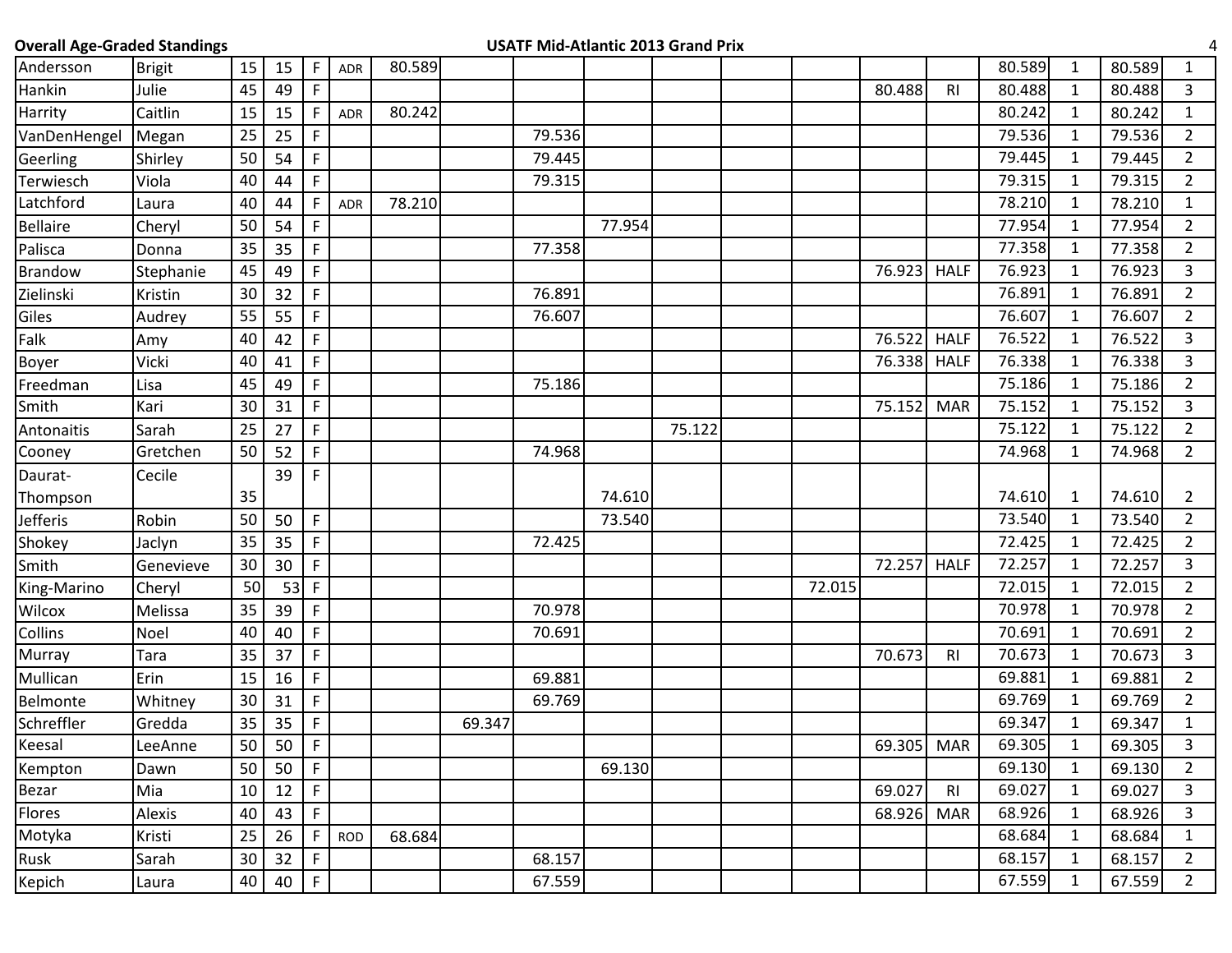| <b>Overall Age-Graded Standings</b> |           |    |        |              |            |        |        |        | <b>USATF Mid-Atlantic 2013 Grand Prix</b> |        |        |        |             |        |              |        | 5              |
|-------------------------------------|-----------|----|--------|--------------|------------|--------|--------|--------|-------------------------------------------|--------|--------|--------|-------------|--------|--------------|--------|----------------|
| Albano                              | Susan     | 40 | 42     | F            | <b>ADR</b> | 66.714 |        |        |                                           |        |        |        |             | 66.714 | $\mathbf{1}$ | 66.714 | $\mathbf{1}$   |
| Frabizzio                           | Jennifer  | 45 | 45     | $\mathsf F$  |            |        |        | 65.580 |                                           |        |        |        |             | 65.580 | $\mathbf{1}$ | 65.580 | $\overline{2}$ |
| Harris                              | Carolyn   | 55 | 56     | F            | <b>ADR</b> | 65.382 |        |        |                                           |        |        |        |             | 65.382 | $\mathbf{1}$ | 65.382 | $\mathbf{1}$   |
| Maj                                 | Monika    | 20 | 20     | $\mathsf{F}$ |            |        |        | 65.252 |                                           |        |        |        |             | 65.252 | $\mathbf{1}$ | 65.252 | $\overline{2}$ |
| Hain                                | Meggan    | 30 | 33     | $\mathsf F$  |            |        | 64.973 |        |                                           |        |        |        |             | 64.973 | $\mathbf{1}$ | 64.973 | $\mathbf{1}$   |
| Martin                              | Paula     | 50 | 50     | $\mathsf F$  |            |        |        | 64.967 |                                           |        |        |        |             | 64.967 | 1            | 64.967 | $\overline{2}$ |
| Ladany                              | Andrea    | 45 | 47     | F            | <b>ROD</b> | 64.182 |        |        |                                           |        |        |        |             | 64.182 | $\mathbf{1}$ | 64.182 | $\mathbf{1}$   |
| Charney                             | Margaret  | 50 | 50     | $\mathsf F$  |            |        |        | 63.958 |                                           |        |        |        |             | 63.958 | $\mathbf{1}$ | 63.958 | $\overline{2}$ |
| Pangborn                            | Denise    | 45 | 45     | $\mathsf F$  |            |        |        |        |                                           |        |        | 62.987 | <b>HALF</b> | 62.987 | $\mathbf{1}$ | 62.987 | $\overline{3}$ |
| Herman                              | Lindsay   | 20 | 22     | F            |            |        |        | 62.679 |                                           |        |        |        |             | 62.679 | $\mathbf{1}$ | 62.679 | $\overline{2}$ |
| Alles                               | Rita      | 75 | 75     | $\mathsf F$  | ADR        | 60.930 |        |        |                                           |        |        |        |             | 60.930 | $\mathbf{1}$ | 60.930 | $\mathbf{1}$   |
| Lewis                               | Janet     | 40 | 40     | $\mathsf F$  |            |        |        | 58.902 |                                           |        |        |        |             | 58.902 | $\mathbf{1}$ | 58.902 | $\overline{2}$ |
| Mitchell                            | Vern      | 60 | 62     | F            |            |        |        | 58.030 |                                           |        |        |        |             | 58.030 | 1            | 58.030 | $\overline{2}$ |
| Moxham                              | Karoline  | 50 | $50$ F |              |            |        |        |        |                                           |        | 57.954 |        |             | 57.954 | $\mathbf{1}$ | 57.954 | $\overline{2}$ |
| Martin                              | Lauren    | 15 | 19     | $\mathsf F$  |            |        |        | 57.442 |                                           |        |        |        |             | 57.442 | $\mathbf{1}$ | 57.442 | $\overline{2}$ |
| Miller                              | Angela    | 50 | 51     | $\mathsf F$  |            |        |        | 56.756 |                                           |        |        |        |             | 56.756 | $\mathbf{1}$ | 56.756 | $\overline{2}$ |
| Williamson                          | Emily     | 25 | 25     | $\mathsf F$  |            |        |        | 55.430 |                                           |        |        |        |             | 55.430 | $\mathbf{1}$ | 55.430 | $\overline{2}$ |
| Reid                                | Janet     | 45 | 45     | F            |            |        |        |        |                                           |        |        | 55.071 | <b>MAR</b>  | 55.071 | $\mathbf{1}$ | 55.071 | 3              |
| Coughlin                            | Lauren    | 25 | 26     | $\mathsf F$  |            |        |        | 54.507 |                                           |        |        |        |             | 54.507 | $\mathbf{1}$ | 54.507 | $\overline{2}$ |
| <b>Suplick</b>                      | Christine | 35 | $38$ F |              |            |        |        |        |                                           |        | 54.498 |        |             | 54.498 | 1            | 54.498 | $\overline{2}$ |
| Peters                              | Christina | 25 | 25     | F            |            |        |        |        |                                           |        |        | 53.673 | <b>MAR</b>  | 53.673 | $\mathbf{1}$ | 53.673 | $\overline{3}$ |
| Brown                               | Sara      | 25 | 26     | F            |            |        |        |        |                                           |        |        | 52.520 | <b>HALF</b> | 52.520 | $\mathbf{1}$ | 52.520 | 3              |
| Johnston-                           | Megan     | 35 | 37     | F            |            |        |        | 52.257 |                                           |        |        |        |             | 52.257 | $\mathbf{1}$ | 52.257 | $\overline{2}$ |
| Van Allen                           | Jennifer  | 35 | 39     | $\mathsf F$  |            |        |        |        |                                           |        |        | 51.270 | <b>HALF</b> | 51.270 | $\mathbf{1}$ | 51.270 | $\overline{3}$ |
| Harris                              | Nicole    | 40 | 40     | $\mathsf F$  |            |        |        | 50.859 |                                           |        |        |        |             | 50.859 | $\mathbf{1}$ | 50.859 | $\overline{2}$ |
| <b>Bloise</b>                       | Marin     | 15 | 17     | $\mathsf F$  |            |        |        |        |                                           | 46.886 |        |        |             | 46.886 | 1            | 46.886 | $\overline{2}$ |
| Vaughn                              | Kisha     | 35 | 38     | F            |            |        |        | 45.839 |                                           |        |        |        |             | 45.839 | $\mathbf{1}$ | 45.839 | $\overline{2}$ |
| Mosley                              | Patricia  | 45 | 45     | F            |            |        |        | 44.592 |                                           |        |        |        |             | 44.592 | $\mathbf{1}$ | 44.592 | $\overline{2}$ |
| Featherstone                        | Mariel    | 30 | 31     | $\mathsf F$  |            |        |        | 44.319 |                                           |        |        |        |             | 44.319 | $\mathbf{1}$ | 44.319 | $\overline{2}$ |
| Fritz                               | Janel     | 25 | 27     | F            |            |        |        | 43.955 |                                           |        |        |        |             | 43.955 | 1            | 43.955 | $\overline{2}$ |
| Manns                               | DaBeth    | 35 | 36     | $\mathsf F$  |            |        | 42.502 |        |                                           |        |        |        |             | 42.502 | $\mathbf{1}$ | 42.502 | $\mathbf{1}$   |
| Lanier                              | Gina      | 45 | 48     | $\mathsf{F}$ |            |        |        |        |                                           | 37.708 |        |        |             | 37.708 | $\mathbf{1}$ | 37.708 | $\overline{2}$ |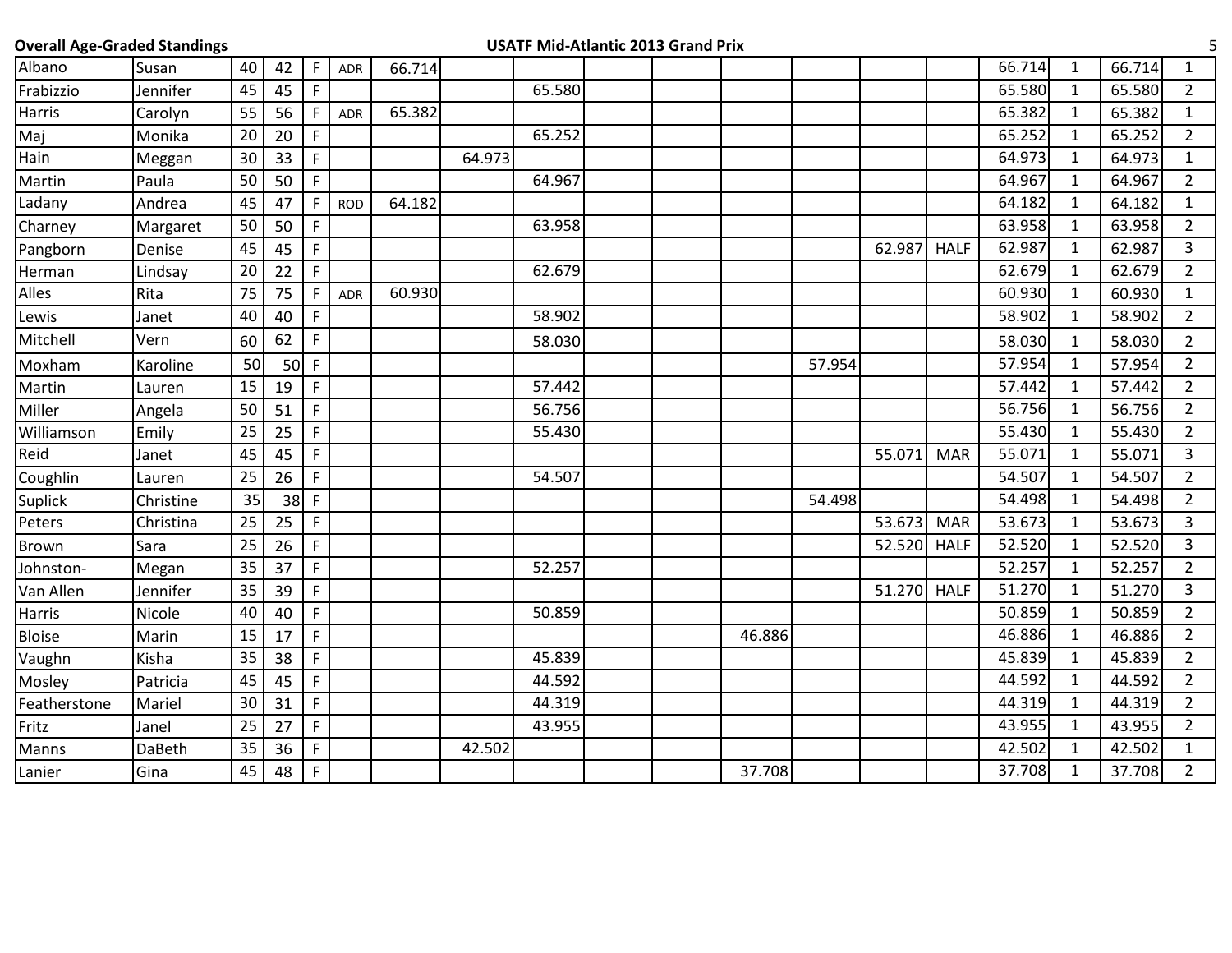## **Overall Age-Graded Standings USATF Mid-Atlantic 2013 Grand Prix** 6

|                  |                    |    |          |                         | Mar        |            |            |            |                 |                 |                 |                 | <b>8K PHL</b> | Nov.           | <b>TOT</b> | # of          | <b>AVG of</b> |                |
|------------------|--------------------|----|----------|-------------------------|------------|------------|------------|------------|-----------------|-----------------|-----------------|-----------------|---------------|----------------|------------|---------------|---------------|----------------|
|                  |                    |    |          |                         | 16/17      | ADR-       |            |            |                 |                 |                 |                 | <b>MAR</b>    | 16/17          | (scored    | <b>Scored</b> | <b>Scored</b> | <b>Total</b>   |
| <b>Last Name</b> | <b>First Name</b>  |    | AG Age G |                         | Race       | <b>ROD</b> | <b>VFR</b> | <b>BRD</b> | <b>MOR</b>      | <b>DEL</b>      | <b>RAD</b>      | <b>BFB</b>      | <b>PHL</b>    | <b>RACE</b>    | races)     | <b>Races</b>  | <b>Races</b>  | <b>Races</b>   |
| Watson           | Greg               | 45 | 46       | M                       | <b>ROD</b> | [83.873    | [86.306]   | 89.480     | 86.975          |                 | 86.869          | 87.665          | 89.760        | RI             | 440.749    | 5             | 88.150        | $\overline{7}$ |
| Sery             | Jim                | 50 | 51       | M                       | <b>ADR</b> | 87.024     |            | 88.227     | 84.991          | [84.865]        |                 | 87.110          | 88.397        | R <sub>l</sub> | 435.750    | 5             | 87.150        | $\overline{7}$ |
| Painter          | Jeffrey            | 50 | 54       | M                       | <b>ROD</b> | 82.454     | [81.996]   | 85.445     | 82.131          | [82.029]        | [78.997]        | 82.345          | 84.344        | <b>HALF</b>    | 416.720    | 5             | 83.344        | 8              |
| Wiechecki        | David              | 50 | 51       | M                       | <b>ADR</b> | 83.677     | 80.955     |            | [79.978]        | 80.903          |                 | 82.791          | 84.447        | R <sub>l</sub> | 412.774    | 5             | 82.555        | 6              |
| Jennings         | Thomas             | 65 | 69       | M                       | <b>ADR</b> | 81.211     | [79.751]   | 82.625     |                 |                 | 81.403          | 82.113          | 82.005        | <b>RI</b>      | 409.357    | 5             | 81.871        | 6              |
| Stewart          | David              | 50 | 53       | M                       | <b>ADR</b> | 82.831     |            | 84.708     | 81.111          | 78.929          | 78.505          |                 |               |                | 406.083    | 5             | 81.217        | 5              |
| Bodary           | Michael            | 50 | 52       | M                       | <b>ADR</b> | [75.993]   | 77.976     | 80.203     |                 | 77.970 [75.743] |                 | 78.201          | 79.340        | R <sub>l</sub> | 393.690    | 5             | 78.738        | $\overline{7}$ |
| Simmons          | Daniel             | 65 | 65       | M                       | <b>ROD</b> | 76.174     |            | 79.861     |                 | 78.726          |                 | 78.412          | 78.369        | <b>HALF</b>    | 391.543    | 5             | 78.309        | 6              |
| Wright           | Rich               | 45 | 45       | M                       | <b>ADR</b> | 77.505     | [73.588]   | 77.496     | [74.401]        | [73.553]        | 76.426          | 77.539          | 75.401        | <b>HALF</b>    | 384.367    | 5             | 76.873        | 8              |
| Kauffman         | <b>William Lee</b> | 55 | 55       | M                       | <b>ROD</b> | 77.274     |            | 76.807     | 75.978          | 75.561          |                 | 75.730          | 74.130        | <b>MAR</b>     | 381.351    | 5             | 76.270        | $\overline{7}$ |
| Flanagan         | James              | 75 | 75       | M                       | <b>ADR</b> | 75.548     | [71.537]   | 77.860     |                 | 76.323          | [73.361]        | 74.628          | 75.690        | <b>HALF</b>    | 380.049    | 5             | 76.010        | $\overline{7}$ |
| Kruelle          | Chuck              | 45 | 45       | M                       | <b>ADR</b> | 75.712     | 75.402     |            | 76.227          | 74.799          | 75.160          |                 |               |                | 377.300    | 5             | 75.460        | 4              |
| Regan            | John               | 40 | 43       | M                       | <b>ROD</b> | 77.210     | 61.202     | 81.933     |                 | 79.070          |                 |                 | 77.147        | <b>MAR</b>     | 376.562    | 5             | 75.312        | 5              |
| Sawyer           | <b>Steve</b>       | 60 | 61       | M                       | <b>ADR</b> | 73.505     | 72.050     | 75.840     | [71.429]        | [67.636]        |                 | 76.510          | 73.493        | <b>HALF</b>    | 371.399    | 5             | 74.280        | $\overline{7}$ |
| Coppens          | Louis              | 70 | 70       | M                       | <b>ADR</b> | 76.667     | 72.362     | 73.488     |                 |                 | [71.388]        | 72.259          | 75.656        | R <sub>l</sub> | 370.432    | 5             | 74.086        | 6              |
| <b>Dick</b>      | Phil               | 30 | 31       | M                       | <b>ADR</b> | 75.242     | 72.492     | 75.346     |                 | 71.757 [71.478] |                 | 72.890          |               |                | 367.728    | 5             | 73.546        | 5              |
| Pellechio        | Thomas             | 55 | 57       | M                       | <b>ROD</b> | [63.914]   |            | 75.808     | 72.685          |                 | 71.749 [69.728] | 72.380          | 70.719        | <b>HALF</b>    | 363.340    | 5             | 72.668        | 8              |
| Sweigart         | <b>Dirk</b>        | 50 | 53       | M                       | <b>ROD</b> | 71.679     |            | 70.388     | 73.039          |                 |                 | 74.029          | 72.245        | <b>HALF</b>    | 361.380    | 5             | 72.276        | 6              |
| Gavin            | Tom                | 60 | 60       | M                       | <b>ADR</b> | 71.418     | 70.088     | 74.057     | 70.526          |                 | 68.224          |                 |               |                | 354.314    | 5             | 70.863        | 4              |
| Carstens         | <b>Russ</b>        | 45 | 49       | M                       | <b>ADR</b> | 70.409     | 70.383     | 72.492     | [69.109]        |                 | 69.774 [69.176] | [69.441]        | 70.597        | <b>RI</b>      | 353.655    | 5             | 70.731        | 8              |
| Dougherty        | Christopher        | 45 | 46       | M                       | <b>ROD</b> | [67.648]   | 70.442     | [67.983]   | 68.101          | 70.603          | 71.236          |                 | 70.647        | R <sub>l</sub> | 351.029    | 5             | 70.206        | $\overline{7}$ |
| Dechnik          | Michael            | 40 | 44       | M                       | <b>ADR</b> | 74.230     |            | 69.314     | 66.300          |                 |                 | 67.802          | 68.676        | <b>MAR</b>     | 346.323    | 5             | 69.265        | 6              |
| Cauller          | Gregory            | 50 | 53       | M                       | <b>ADR</b> | 86.217     |            |            | 83.240          |                 |                 | 86.816          | 88.360        | R <sub>l</sub> | 344.632    | 4             | 86.158        | 5              |
| Tran             | John               | 25 | 26       | M                       | <b>ADR</b> | 67.304     |            | 68.352     | 65.197          |                 |                 | 69.171          | 70.393        | R <sub>l</sub> | 340.418    | 5             | 68.084        | 6              |
| Sadlock          | Joshua             | 20 | 23       | M                       | <b>ADR</b> | 86.384     | 80.402     | 87.917     |                 |                 |                 |                 | 85.388        | <b>HALF</b>    | 340.091    | 4             | 85.023        | 4              |
| Smith            | Sean               | 50 | 52       | M                       |            |            |            |            | 82.157          | 85.500          | 84.489          |                 | 87.507        | R <sub>l</sub> | 339.653    | 4             | 84.913        | 6              |
| <b>McManus</b>   | Rory               | 60 | 64       | M                       | <b>ADR</b> | 67.823     | 66.385     |            | 68.037 [63.063] |                 | 65.615          |                 | 69.118        | R <sub>l</sub> | 336.979    | 5             | 67.396        | 6              |
| Conway           | Bill               | 50 | 52       | M                       | <b>ROD</b> | 66.618     | 66.862     |            | 68.993 [63.082] |                 | 64.456          |                 | 68.079        | R <sub>l</sub> | 335.007    | 5             | 67.001        | 6              |
| Steenkamer       | Thomas             | 50 | 54       | M                       |            |            |            |            | 74.739          | 77.745          |                 | 83.648          | 85.690        | R <sub>l</sub> | 321.822    | 4             | 80.456        | 6              |
| Bergmann         | Seth               | 60 | 63       | M                       |            |            |            |            | 78.568          | 79.904          | 78.412          |                 | 80.898        | R <sub>l</sub> | 317.783    | 4             | 79.446        | 6              |
| Bittinger        | Peter              | 45 | 48       | $\overline{\mathsf{M}}$ | <b>ADR</b> | 80.129     | 77.586     | 79.968     | 74.961          |                 |                 |                 |               |                | 312.643    | 4             | 78.161        | 3              |
| Mieu             | Tony               | 20 | 21       | M                       | <b>ADR</b> | 67.156     | 66.684     | 64.879     |                 | 59.093 [53.016] |                 | 53.960 [53.413] |               |                | 311.772    | 5             | 62.354        | 6              |
| Kondracki        | Kenneth            | 50 | 51       | M                       | ADR        | 79.289     | 78.499     | 81.031     | 72.252          |                 |                 |                 |               |                | 311.071    | 4             | 77.768        | 3              |
| Aloyo            | Vincent            | 65 |          | 66   M                  | ADR        | 74.926     | 74.435     | 76.877     |                 |                 |                 |                 | 76.210        | R <sub>l</sub> | 302.449    | 4             | 75.612        | 4              |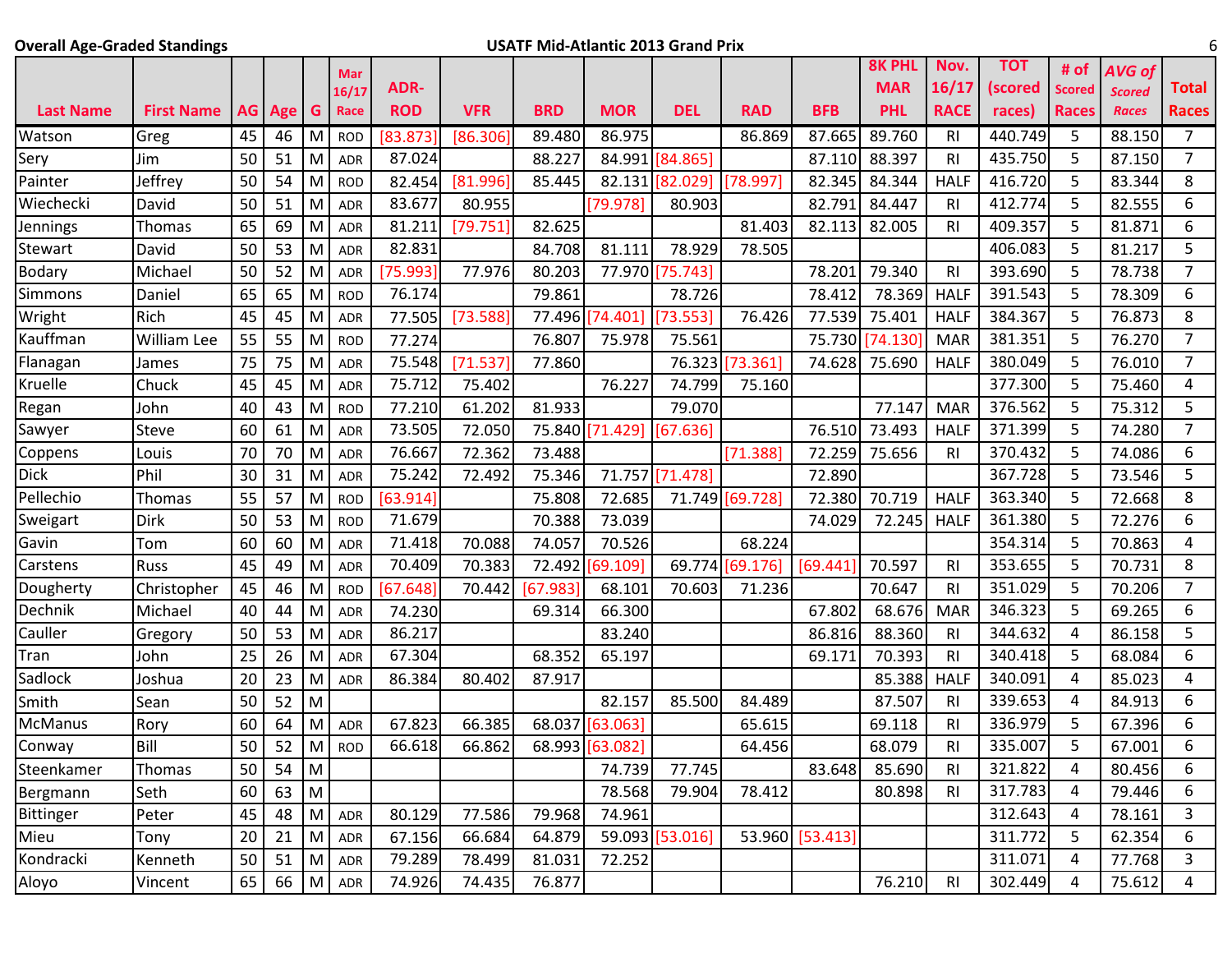| <b>Overall Age-Graded Standings</b> |                |    |    |                |            |          |          |        |                 | <b>USATF Mid-Atlantic 2013 Grand Prix</b> |        |          |          |                |         |   |        |                |
|-------------------------------------|----------------|----|----|----------------|------------|----------|----------|--------|-----------------|-------------------------------------------|--------|----------|----------|----------------|---------|---|--------|----------------|
| <b>Bialecki</b>                     | Mike           | 50 | 52 | M <sub>l</sub> | <b>ADR</b> | [57.776] | 59.242   |        | 61.842 [57.774] | 61.321                                    |        | 59.810   | 59.936   | RI             | 302.150 | 5 | 60.430 | $\overline{7}$ |
| Carpenter                           | Joseph         | 20 | 23 | M              | <b>ADR</b> | 86.000   |          | 48.330 |                 | 82.741                                    |        |          | 84.777   | <b>HALF</b>    | 301.848 | 4 | 75.462 | 5              |
| Camacho                             | Epi            | 55 | 57 | M              | <b>ROD</b> | 66.028   | 77.628   | 81.193 |                 | 75.654                                    |        |          |          |                | 300.502 | 4 | 75.126 | 3              |
| Ambrose                             | <b>Brian</b>   | 35 | 37 | M              | <b>ADR</b> | 65.016   | 63.397   | 63.813 |                 |                                           |        | 58.252   | 49.639   | <b>MAR</b>     | 300.118 | 5 | 60.024 | 5              |
| Aliferov                            | Oleg           | 40 | 42 | M              | <b>ADR</b> | 75.752   |          | 77.657 | 72.780          |                                           |        |          | 72.746   | <b>MAR</b>     | 298.935 | 4 | 74.734 | 5              |
| Craig                               | Vincent        | 40 | 44 | M              | <b>ADR</b> | 76.242   |          | 71.606 | 74.852          |                                           |        |          | 75.527   | RI.            | 298.227 | 4 | 74.557 | 5              |
| Kissane                             | John           | 45 | 46 | M              |            |          | 56.788   |        | 56.345 [56.225] | 61.611                                    | 60.017 | 62.977   | [52.080] | <b>MAR</b>     | 297.738 | 5 | 59.548 | 8              |
| Herman                              | Gerald         | 65 | 69 | M              | <b>ADR</b> | 58.632   | [51.938] | 58.304 | 57.343          |                                           | 55.559 |          | 58.416   | <b>RI</b>      | 288.254 | 5 | 57.651 | 6              |
| Hoey                                | Frederick      | 70 | 74 | M              |            |          | 55.659   | 59.488 | 55.819          | 56.949                                    |        |          | 60.142   | RI             | 288.057 | 5 | 57.611 | 6              |
| Huttinger                           | David          | 50 | 51 | M              | <b>ROD</b> | 69.407   |          | 72.036 | 68.441          |                                           |        |          | 69.342   | <b>MAR</b>     | 279.226 | 4 | 69.806 | 5              |
| Schuler                             | Robert         | 60 | 64 | M              | <b>ADR</b> | 58.407   |          |        |                 | 49.225                                    | 56.369 | 56.545   | 58.137   | <b>RI</b>      | 278.682 | 5 | 55.736 | 6              |
| Schultz                             | John           | 80 | 80 | M              | <b>ADR</b> | 57.977   | 50.144   |        |                 | 56.667                                    |        | 57.509   | 49.897   | <b>MAR</b>     | 272.194 | 5 | 54.439 | 5              |
| <b>Barker</b>                       | <b>Bruce</b>   | 35 | 38 | M              | <b>ADR</b> | 71.164   |          | 70.880 |                 |                                           |        | 65.556   | 60.190   | <b>MAR</b>     | 267.789 | 4 | 66.947 | 5              |
| Henry                               | Edward         | 55 | 55 | M              | <b>ROD</b> | 69.390   |          | 71.065 | 59.811          |                                           |        |          | 65.850   | <b>MAR</b>     | 266.115 | 4 | 66.529 | 5              |
| Koniges                             | Frank          | 55 | 58 | M              | <b>ROD</b> | 65.757   |          | 65.217 |                 |                                           |        | 68.459   | 56.751   | <b>MAR</b>     | 256.184 | 4 | 64.046 | 5              |
| Zmirich                             | Robert         | 50 | 54 | M              | <b>ADR</b> | 66.136   |          | 62.102 | 61.485          |                                           |        | 63.945   |          |                | 253.668 | 4 | 63.417 | 4              |
| Shields                             | Charles        | 50 | 54 | M              |            |          |          |        |                 |                                           | 83.444 | 84.353   | 84.915   | R <sub>l</sub> | 252.712 | 3 | 84.237 | 5              |
| Morrison                            | Norm           | 40 | 43 | M              |            |          |          | 63.958 |                 |                                           | 62.698 | 63.906   | 62.107   | <b>HALF</b>    | 252.669 | 4 | 63.167 | 6              |
| Stewart                             | Patrick        | 60 | 63 | M              | <b>ADR</b> | 62.532   |          | 61.758 |                 |                                           |        | 64.054   | 61.874   | <b>HALF</b>    | 250.219 | 4 | 62.555 | 5              |
| Hulleberg                           | Anders         | 20 | 24 | M              | <b>ADR</b> | 81.905   |          | 82.753 |                 |                                           |        |          | 84.314   | <b>HALF</b>    | 248.972 | 3 | 82.991 | 4              |
| Coughenour                          | Jay            | 45 | 48 | M              |            |          |          |        |                 | 80.707                                    |        | 84.522   | 82.326   | <b>HALF</b>    | 247.556 | 3 | 82.519 | 5              |
| Martin                              | James          | 50 | 51 | M              | <b>ADR</b> | 49.501   | 49.697   | 50.388 | 48.688          |                                           |        | [47.344] | 48.269   | RI             | 246.543 | 5 | 49.309 | 6              |
| Heisey                              | Chris          | 20 | 23 | M              |            |          |          | 84.272 |                 |                                           |        | 80.309   | 81.643   | <b>RI</b>      | 246.224 | 3 | 82.075 | 5              |
| Fritz-Mauer                         | Jossi          | 25 | 29 | M              |            |          |          |        |                 | 80.792                                    |        | 82.837   | 82.245   | <b>HALF</b>    | 245.874 | 3 | 81.958 | 5              |
| Hellman                             | Jerry          | 55 | 59 | M              |            |          |          | 63.298 | 59.014          |                                           |        | 64.418   | 58.268   | <b>HALF</b>    | 244.998 | 4 | 61.249 | 6              |
| Earnhart                            | Dave           | 60 | 61 | M              | <b>ADR</b> | 78.560   |          | 83.188 | 78.932          |                                           |        |          |          |                | 240.679 | 3 | 80.226 | 3              |
| Cutrona                             | Matthew        | 40 | 42 | M              |            |          |          | 80.124 |                 |                                           |        | 78.031   | 79.412   | R <sub>l</sub> | 237.567 | 3 | 79.189 | 5              |
| McKinney                            | Sean           | 25 | 26 | M              | <b>ADR</b> | 80.625   | 76.372   | 79.994 |                 |                                           |        |          |          |                | 236.991 | 3 | 78.997 | $\overline{2}$ |
| Lanier                              | Kyle           | 40 | 40 | M              | <b>ADR</b> | 78.978   | 76.153   |        | 76.521          |                                           |        |          |          |                | 231.652 | 3 | 77.217 | $\overline{2}$ |
| Felice                              | Ross           | 45 | 48 | M              |            |          |          | 75.867 |                 |                                           |        | 76.757   | 76.358   | <b>HALF</b>    | 228.982 | 3 | 76.327 | 5              |
| Clark                               | Joseph         | 55 | 55 | M              | ADR        | 79.074   |          |        |                 |                                           |        | 74.757   | 73.216   | <b>HALF</b>    | 227.046 | 3 | 75.682 | 4              |
| Cooper                              | Stanley        | 50 | 54 | M <sub>l</sub> | ADR        | 75.041   |          | 77.546 | 73.749          |                                           |        |          |          |                | 226.336 | 3 | 75.445 | $\mathbf{3}$   |
| <b>Bizal</b>                        | Michael        | 50 | 52 | M              | <b>ADR</b> | 76.316   |          | 76.208 |                 |                                           | 73.797 |          |          |                | 226.320 | 3 | 75.440 | 3              |
| <b>Bezgin</b>                       | <b>Bob</b>     | 55 | 57 | M <sub>l</sub> | <b>ROD</b> | 74.180   |          | 75.790 |                 |                                           |        |          | 70.263   | <b>HALF</b>    | 220.233 | 3 | 73.411 | 4              |
| Hamilton                            | <b>Brandon</b> | 45 | 45 | M <sub>l</sub> | <b>ROD</b> | 71.484   |          | 72.611 | 71.840          |                                           |        |          |          |                | 215.935 | 3 | 71.978 | 3              |
| Lanier                              | Kareem         | 40 | 40 | M              | ADR        | 77.191   | 68.661   |        | 69.850          |                                           |        |          |          |                | 215.702 | 3 | 71.901 | $2^{\circ}$    |
| Dombrosky                           | Craig          | 50 | 54 | M              |            |          |          |        | 68.882          | 72.160                                    |        |          | 74.332   | R <sub>l</sub> | 215.374 | 3 | 71.791 | 5              |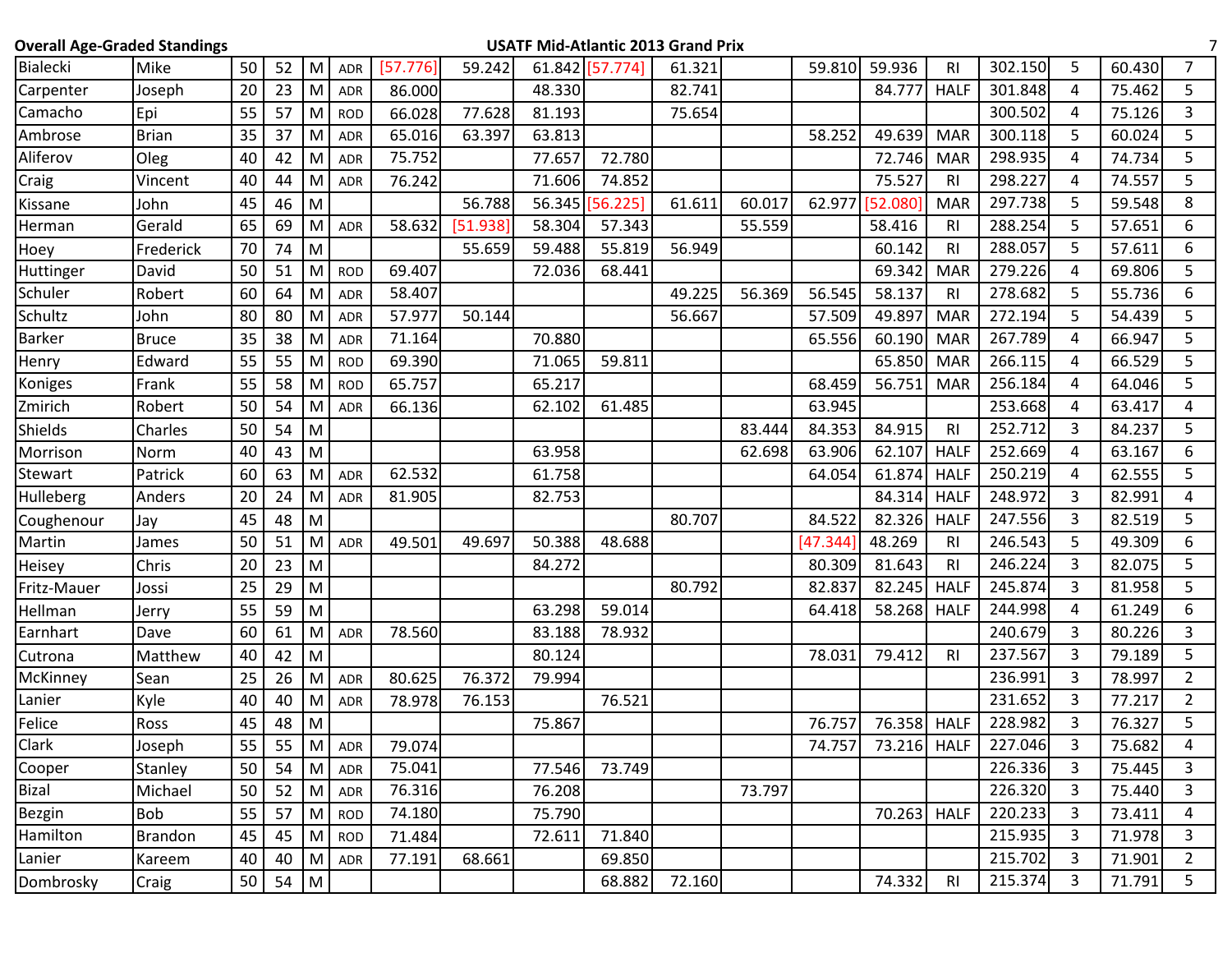| <b>Overall Age-Graded Standings</b> |              |    |        |           |            |         |        |        | <b>USATF Mid-Atlantic 2013 Grand Prix</b> |        |        |        |        |                |         |                |        | 8              |
|-------------------------------------|--------------|----|--------|-----------|------------|---------|--------|--------|-------------------------------------------|--------|--------|--------|--------|----------------|---------|----------------|--------|----------------|
| Ferraro                             | Gabriel      | 30 | 34     | M         |            |         |        | 52.137 | 54.078                                    |        |        | 55.192 | 49.254 | <b>HALF</b>    | 210.661 | 4              | 52.665 | 6              |
| Harley                              | Stephen      | 50 | 52     | M         | <b>ROD</b> | 73.402  |        | 79.643 |                                           |        |        |        | 57.066 | <b>HALF</b>    | 210.110 | 3              | 70.037 | 4              |
| Russen                              | Rodney       | 40 | 42     | M         |            |         |        | 66.138 |                                           |        |        | 71.039 | 66.842 | <b>MAR</b>     | 204.018 | 3              | 68.006 | 5              |
| Friedman                            | David        | 50 | 51     | M         | ADR        | 68.352  |        | 66.333 | 67.808                                    |        |        |        |        |                | 202.493 | 3              | 67.498 | 3              |
| Hardies                             | Theo         | 65 | 68     | M         |            |         | 64.688 |        | 64.726                                    |        |        |        | 72.612 | <b>RI</b>      | 202.026 | 3              | 67.342 | 4              |
| Scioli                              | Edward       | 50 | 50     | M         | <b>ROD</b> | 67.051  |        |        | 68.520                                    |        |        |        | 65.935 | <b>MAR</b>     | 201.506 | 3              | 67.169 | 4              |
| Kimmel                              | Michael      | 40 | 41     | M         |            |         |        |        |                                           | 65.145 |        | 68.108 | 66.963 | R <sub>l</sub> | 200.216 | 3              | 66.739 | 5              |
| Kaucher                             | Michael      | 35 | 36     | M         |            |         | 65.767 | 70.197 |                                           |        |        |        | 60.602 | <b>MAR</b>     | 196.566 | 3              | 65.522 | 4              |
| <b>Stilley</b>                      | Thomas       | 50 | 51     | M         | <b>ROD</b> | 67.635  |        | 58.688 | 68.154                                    |        |        |        |        |                | 194.477 | 3              | 64.826 | 3              |
| <b>Bruckner</b>                     | Joseph       | 55 | 58     | M         | <b>ADR</b> | 66.386  |        |        |                                           |        | 61.907 | 65.200 |        |                | 193.493 | 3              | 64.498 | 3              |
| Campbell                            | Hugh         | 85 | 88     | M         | <b>ADR</b> | 102.572 | 90.583 |        |                                           |        |        |        |        |                | 193.155 | 2              | 96.578 | $\mathbf{1}$   |
| Rigley                              | Randy        | 55 | 59     | M         |            |         |        | 67.353 |                                           |        |        | 62.594 | 62.085 | <b>MAR</b>     | 192.032 | 3              | 64.011 | 5              |
| Keenya                              | Seito        | 60 | 62     | M         | <b>ROD</b> | 61.614  |        | 68.375 |                                           |        |        |        | 61.543 | <b>MAR</b>     | 191.532 | 3              | 63.844 | 4              |
| Gardner                             | Richard      | 65 | 65     | M         | ADR        | 57.717  |        | 63.765 | 59.347                                    |        |        |        |        |                | 180.829 | 3              | 60.276 | 3              |
| Kane                                | Matt         | 20 | $23$ M |           |            |         |        |        |                                           |        |        | 86.520 | 88.579 | R <sub>l</sub> | 175.099 | $\overline{2}$ | 87.550 | 4              |
| Cully                               | Gregory      | 25 | 28     | M         |            |         |        | 61.701 | 61.688                                    |        |        |        | 50.533 | <b>MAR</b>     | 173.921 | 3              | 57.974 | 5              |
| Tanski                              | William      | 60 | 62     | M         |            |         | 57.406 |        | 57.582                                    |        |        |        | 58.671 | <b>RI</b>      | 173.659 | 3              | 57.886 | 4              |
| Nadol                               | Michael      | 45 | 48     | M         | <b>ROD</b> | 54.800  |        |        | 55.724                                    |        | 58.800 |        |        |                | 169.324 | 3              | 56.441 | 3              |
| Precopio                            | Michael      | 50 | 52     | M         |            |         |        | 84.828 |                                           |        | 82.919 |        |        |                | 167.746 | 2              | 83.873 | 3              |
| Simard                              | Justin       | 25 | 29     | M         |            |         |        | 83.037 |                                           |        |        |        | 80.957 | <b>MAR</b>     | 163.994 | $\overline{2}$ | 81.997 | 4              |
| Costello                            | John         | 50 | 52     | M         | <b>ROD</b> | 80.819  |        |        |                                           |        |        |        | 83.034 | R <sub>l</sub> | 163.852 | 2              | 81.926 | 3              |
| Denning                             | John         | 40 | 44     | M         |            |         |        | 83.165 | 79.575                                    |        |        |        |        |                | 162.740 | 2              | 81.370 | 3              |
| Rosati                              | Mickey       | 50 | 50     | M         | <b>ADR</b> | 79.372  |        | 82.255 |                                           |        |        |        |        |                | 161.627 | 2              | 80.813 | $\overline{2}$ |
| Garges                              | Christopher  | 35 | 38     | M         | <b>ROD</b> | 77.220  |        | 82.128 |                                           |        |        |        |        |                | 159.348 | 2              | 79.674 | $\overline{2}$ |
| <b>Brock</b>                        | Ron          | 40 | 40     | M         |            |         |        | 80.340 | 78.301                                    |        |        |        |        |                | 158.641 | 2              | 79.321 | 3              |
| Meo                                 | Stephen      | 35 | 37     | M         |            |         |        | 43.295 |                                           |        |        | 65.475 | 49.769 | <b>MAR</b>     | 158.538 | 3              | 52.846 | 5              |
| Neill                               | Richard      | 50 | 52     | M         |            |         |        | 52.627 |                                           |        |        | 54.553 | 50.207 | <b>HALF</b>    | 157.387 | 3              | 52.462 | 5              |
| Gross                               | Michael      | 45 | 45     | M         | <b>ROD</b> | 76.692  |        | 79.578 |                                           |        |        |        |        |                | 156.270 | 2              | 78.135 | $\overline{2}$ |
| Herring                             | Leonard      | 65 | 65     | M         | <b>ROD</b> | 48.495  | 51.629 | 53.480 |                                           |        |        |        |        |                | 153.603 | 3              | 51.201 | $\overline{2}$ |
| Sullivan                            | <b>Brian</b> | 50 | 53     | M         |            |         |        |        |                                           |        | 76.065 |        | 76.907 | <b>HALF</b>    | 152.972 | $\overline{2}$ | 76.486 | 4              |
| Randolph                            | Paul         | 45 | 46     | M         | <b>ROD</b> | 74.611  |        | 78.006 |                                           |        |        |        |        |                | 152.617 | $\overline{2}$ | 76.308 | $\overline{2}$ |
| Suher                               | Daniel       | 25 | 26     | M         | ADR        | 79.466  |        |        |                                           | 72.746 |        |        |        |                | 152.212 | $\overline{2}$ | 76.106 | $\overline{2}$ |
| Barger                              | James        | 45 | 47     | M         |            |         |        | 78.877 |                                           |        |        | 72.753 |        |                | 151.630 | $\overline{2}$ | 75.815 | 3              |
| <b>Biggin</b>                       | Hugh         | 55 | 57     | M         |            |         |        | 74.317 |                                           |        |        |        | 77.122 | R <sub>l</sub> | 151.439 | $\overline{2}$ | 75.720 | $\overline{4}$ |
| Miller                              | Anthony      | 50 | 51     | M         | ADR        | 76.435  |        |        | 74.492                                    |        |        |        |        |                | 150.927 | $\overline{2}$ | 75.464 | $\overline{2}$ |
| Gause                               | Phillip      | 30 | 31     | M         |            |         |        | 76.121 |                                           |        |        | 74.735 |        |                | 150.856 | $\overline{2}$ | 75.428 | $\mathbf{3}$   |
| O'Connor                            | Dennis       | 25 | 26     | ${\sf M}$ |            |         |        | 76.347 |                                           |        |        |        | 72.123 | <b>MAR</b>     | 148.470 | $\overline{2}$ | 74.235 | 4              |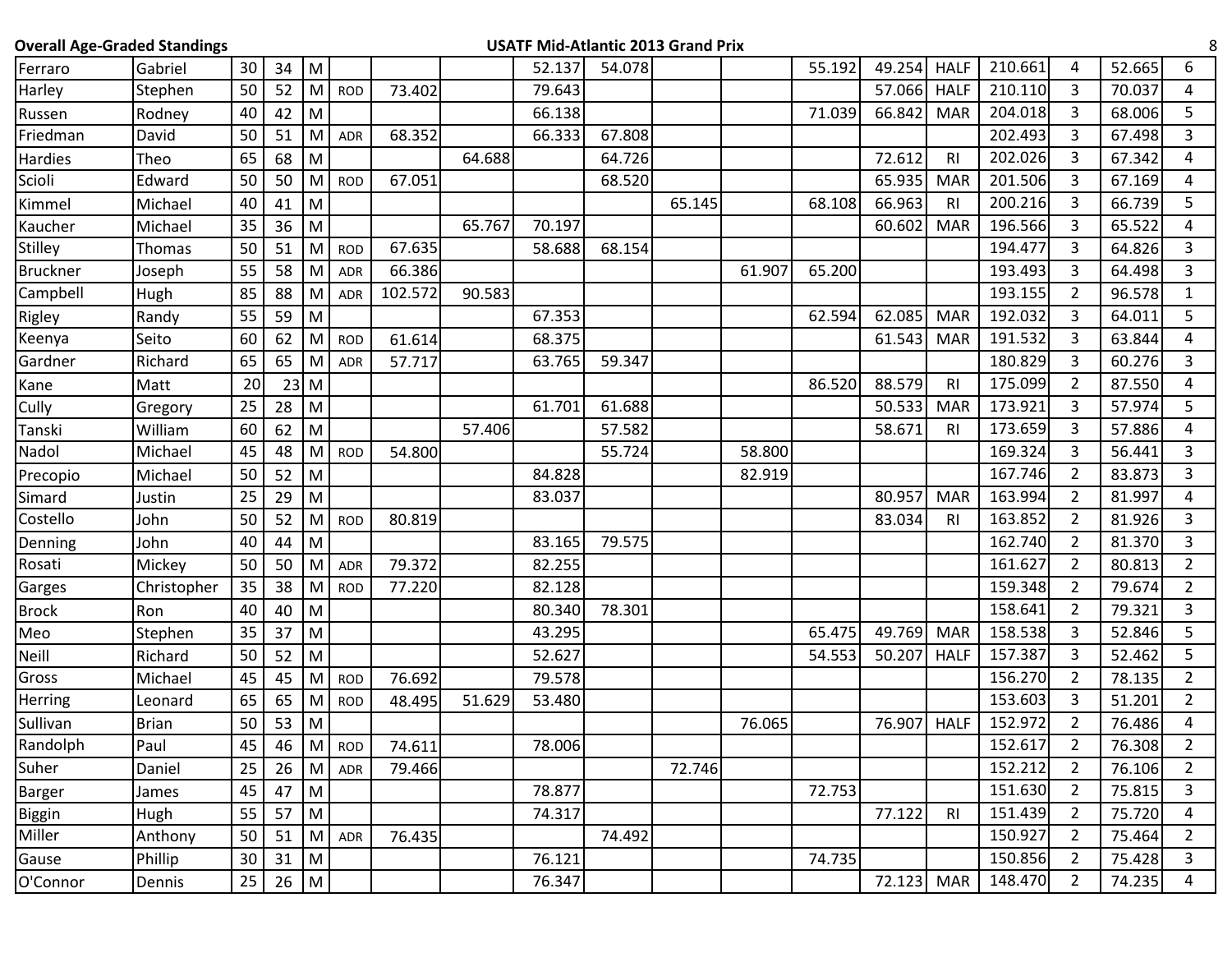|  |  |  | <b>Overall Age-Graded Standings</b> |  |
|--|--|--|-------------------------------------|--|
|--|--|--|-------------------------------------|--|

## **OVERTE Mid-Atlantic 2013 Grand Prix** 9

| Hoy              | Robert       | 50 | 53   | M            | <b>ROD</b> | 71.655 |        |        |        | 76.455 |        |             |                | 148.110 | $\overline{2}$ | 74.055 | $\overline{2}$          |
|------------------|--------------|----|------|--------------|------------|--------|--------|--------|--------|--------|--------|-------------|----------------|---------|----------------|--------|-------------------------|
| Goldthorp        | John         | 30 | 34   | M            | <b>ADR</b> | 73.689 |        |        |        |        |        | 74.201      | R1             | 147.890 | $\overline{2}$ | 73.945 | $\overline{\mathbf{3}}$ |
| Wojnar           | Rich         | 40 | 40   | M            | ADR        | 74.118 |        | 73.159 |        |        |        |             |                | 147.276 | $\overline{2}$ | 73.638 | $\overline{2}$          |
| Hranilovich      | Stephen      | 50 |      | $50$ M       |            |        |        |        |        |        | 73.328 | 73.770      | <b>RI</b>      | 147.098 | $\overline{2}$ | 73.549 | 4                       |
| Hesketh          | Robert       | 50 | 52   | M            | <b>ROD</b> | 71.526 |        | 75.128 |        |        |        |             |                | 146.654 | $\overline{2}$ | 73.327 | $\overline{2}$          |
| <b>Broadbent</b> | Dave         | 60 | 63   | M            |            |        |        | 71.947 |        |        |        | 73.484      | R <sub>l</sub> | 145.431 | $\overline{2}$ | 72.715 | 4                       |
| Crispin          | Keith        | 45 | 46   | M            |            |        |        |        |        | 72.388 |        | 72.903      | <b>HALF</b>    | 145.291 | $\overline{2}$ | 72.646 | 4                       |
| Mullen           | Nace         | 55 | 56 M |              |            |        |        |        |        |        | 73.686 | 70.720      | <b>HALF</b>    | 144.406 | $\overline{2}$ | 72.203 | 4                       |
| Kimmel           | Thomas       | 45 | 49   | M            | <b>ROD</b> | 69.101 |        | 72.640 |        |        |        |             |                | 141.741 | $\overline{2}$ | 70.871 | $\overline{2}$          |
| Pappas           | Timothy      | 30 | 32   | M            |            |        |        | 72.350 |        |        |        | 68.359      | <b>HALF</b>    | 140.710 | $\overline{2}$ | 70.355 | 4                       |
| Chappelle        | Eric         | 25 | 28   | M            |            |        |        | 70.042 |        |        |        | 69.449      | <b>RI</b>      | 139.491 | $\overline{2}$ | 69.746 | 4                       |
| Stelmaski        | John         | 50 | 52   | M            | <b>ROD</b> | 69.448 |        |        | 65.398 |        |        |             |                | 134.846 | $\overline{2}$ | 67.423 | $\overline{2}$          |
| Hines            | Paul         | 55 | 58   | M            | <b>ROD</b> | 71.469 |        |        |        |        |        | 61.445      | <b>MAR</b>     | 132.914 | $\overline{2}$ | 66.457 | 3                       |
| Wolfe            | Richard      | 40 | 44   | M            |            |        |        | 68.490 |        |        |        | 63.257      | <b>MAR</b>     | 131.747 | $\overline{2}$ | 65.873 | 4                       |
| Cahoon           | John         | 30 | 34   | M            |            |        | 65.083 |        |        |        | 65.317 |             |                | 130.400 | $\overline{2}$ | 65.200 | $\overline{2}$          |
| Mastripolito     | Joseph       | 45 | 46   | M            |            |        |        | 64.407 |        |        |        | 65.021      | <b>RI</b>      | 129.428 | $\overline{2}$ | 64.714 | 4                       |
| Reinhart         | Richard      | 60 | 64   | M            | <b>ROD</b> | 61.491 |        | 66.402 |        |        |        |             |                | 127.892 | $\overline{2}$ | 63.946 | $\overline{2}$          |
| Rodio            | Joseph       | 50 | 52   | M            |            |        |        | 63.599 |        |        | 63.386 |             |                | 126.985 | $\overline{2}$ | 63.492 | 3                       |
| Salzberg         | <b>Brian</b> | 70 | 70   | M            | ADR        | 65.108 |        |        |        |        |        | 61.700      | <b>HALF</b>    | 126.808 | $2^{\circ}$    | 63.404 | 3                       |
| Palese           | Joseph       | 50 | 50   | M            | <b>ADR</b> | 63.899 |        | 62.338 |        |        |        |             |                | 126.237 | $\overline{2}$ | 63.118 | $\overline{2}$          |
| Morrow           | Scott        | 45 | 48   | M            | <b>ROD</b> | 63.566 |        |        |        |        |        | 61.320      | <b>MAR</b>     | 124.887 | $\overline{2}$ | 62.443 | 3                       |
| James            | Christopher  | 35 | 39   | M            |            |        |        |        |        | 62.126 |        | 62.079      | <b>HALF</b>    | 124.205 | $\overline{2}$ | 62.103 | 4                       |
| Clarke           | Stephen      | 50 | 54   | M            |            |        | 59.132 | 63.805 |        |        |        |             |                | 122.937 | $\overline{2}$ | 61.468 | $\overline{2}$          |
| Yersak           | John         | 60 | 63   | M            |            |        |        | 60.589 | 61.843 |        |        |             |                | 122.432 | $\overline{2}$ | 61.216 | 3                       |
| <b>McQuirns</b>  | Dean         | 50 | 53   | M            |            |        |        | 61.401 |        |        |        | 59.366      | <b>HALF</b>    | 120.768 | $\overline{2}$ | 60.384 | 4                       |
| Reilly           | Philip       | 35 | 36   | M            |            |        |        | 62.711 |        |        |        | 56.844      | <b>MAR</b>     | 119.555 | $\overline{2}$ | 59.778 | 4                       |
| Belmonte         | William      | 30 | 31   | M            |            |        |        | 61.264 |        |        |        | 54.746      | <b>HALF</b>    | 116.010 | $\overline{2}$ | 58.005 | 4                       |
| <b>Boffice</b>   | Franco       | 45 | 48   | M            |            |        |        | 59.385 |        |        |        | 56.404      | <b>HALF</b>    | 115.789 | $\overline{2}$ | 57.895 | 4                       |
| Perkins          | Gary         | 50 | 50   | M            |            |        |        | 62.273 |        |        |        | 50.434      | <b>MAR</b>     | 112.707 | $\overline{2}$ | 56.354 | 4                       |
| Engle            | <b>Bruce</b> | 60 | 62   | M            |            |        |        | 55.856 |        |        | 55.940 |             |                | 111.796 | $\overline{2}$ | 55.898 | 3                       |
| Cody             | William      | 55 | 56   | M            |            |        |        |        | 67.911 |        |        | 42.767      | <b>HALF</b>    | 110.678 | $\overline{2}$ | 55.339 | 4                       |
| Scott            | Jay          | 40 | 44   | M            |            |        |        | 53.502 |        |        |        | 54.660 HALF |                | 108.162 | 2              | 54.081 | 4                       |
| Gravesande       | Marlon       | 35 | 39   | M            |            |        |        | 72.222 |        |        |        | 35.631      | <b>MAR</b>     | 107.854 | $\overline{2}$ | 53.927 | 4                       |
| Tofel            | Kevin        | 40 | 43   | M            |            |        |        | 55.932 |        |        |        | 51.203      | <b>MAR</b>     | 107.135 | 2              | 53.567 | 4                       |
| Mosser           | Gary         | 50 | 50   | M            | ADR        | 57.995 |        |        |        |        |        | 48.215      | <b>MAR</b>     | 106.210 | $\overline{2}$ | 53.105 | 3                       |
| Rutto            | Henry        | 30 | 31   | M            |            |        |        |        |        |        |        | 92.286 HALF |                | 92.286  | $\mathbf{1}$   | 92.286 | 3                       |
| Muir             | Spencer      | 45 | 45   | $\mathsf{M}$ |            |        |        | 44.497 |        |        |        | 47.029      | R <sub>l</sub> | 91.527  | $\mathbf{2}$   | 45.763 | 4                       |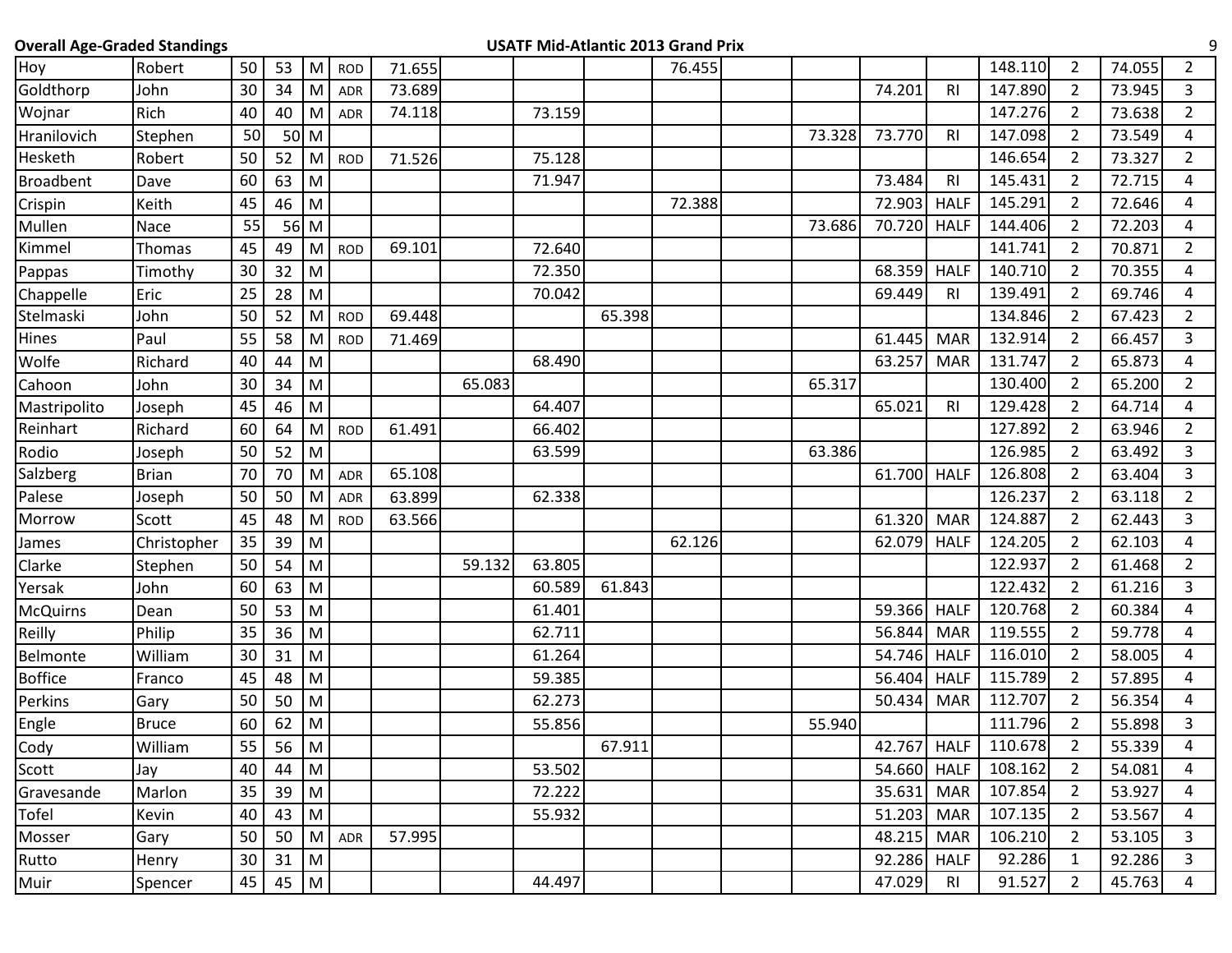| <b>Overall Age-Graded Standings</b> |                |    |    |              |            |        |        | <b>USATF Mid-Atlantic 2013 Grand Prix</b> |        |        |        |        |                |        |                |        | 10             |
|-------------------------------------|----------------|----|----|--------------|------------|--------|--------|-------------------------------------------|--------|--------|--------|--------|----------------|--------|----------------|--------|----------------|
| McKinney                            | Ralph          | 65 | 68 | M            | <b>ADR</b> | 45.716 |        | 45.495                                    |        |        |        |        |                | 91.211 | $\overline{2}$ | 45.605 | $\overline{2}$ |
| Dawson                              | Kyle           | 25 | 25 | M            |            |        |        |                                           |        |        |        | 90.987 | R <sub>l</sub> | 90.987 | $\mathbf{1}$   | 90.987 | 3              |
| Marantz                             | Cameron        | 25 |    | $26$ M       |            |        |        |                                           |        |        | 90.303 |        |                | 90.303 | $\mathbf{1}$   | 90.303 | $\overline{2}$ |
| Schwelm                             | <b>Bob</b>     | 50 | 54 | M            |            |        |        | 90.121                                    |        |        |        |        |                | 90.121 | $\mathbf{1}$   | 90.121 | $\overline{2}$ |
| McKeeman                            | Michael        | 35 | 36 | M            | ADR        | 89.944 |        |                                           |        |        |        |        |                | 89.944 | $\mathbf{1}$   | 89.944 | $\mathbf{1}$   |
| Dawson                              | Owen           | 25 | 25 | M            |            |        |        |                                           |        |        |        | 89.514 | <b>RI</b>      | 89.514 | 1              | 89.514 | 3              |
| Wistar                              | Lyle           | 15 | 17 | M            | <b>ADR</b> | 89.305 |        |                                           |        |        |        |        |                | 89.305 | 1              | 89.305 | $\mathbf{1}$   |
| Hayes                               | Jeffery        | 50 | 54 | M            | <b>ROD</b> | 86.790 |        |                                           |        |        |        |        |                | 86.790 | 1              | 86.790 | $\mathbf{1}$   |
| Arnold                              | Eric           | 20 | 23 | M            |            |        |        |                                           |        |        |        | 86.062 | R <sub>l</sub> | 86.062 | $\mathbf{1}$   | 86.062 | 3              |
| Lebo                                | Scott          | 45 | 47 | M            |            |        |        |                                           |        | 86.047 |        |        |                | 86.047 | $\mathbf{1}$   | 86.047 | $\overline{2}$ |
| Thompson                            | Christian      | 20 | 24 | M            |            |        |        |                                           | 85.714 |        |        |        |                | 85.714 | $\mathbf{1}$   | 85.714 | $\overline{2}$ |
| Rowland                             | William        | 25 | 27 | M            |            |        |        | 85.435                                    |        |        |        |        |                | 85.435 | $\mathbf{1}$   | 85.435 | $\overline{2}$ |
| Aziz                                | Sami           | 15 | 18 | M            | ADR        | 85.379 |        |                                           |        |        |        |        |                | 85.379 | $\mathbf{1}$   | 85.379 | $\mathbf{1}$   |
| Rimkis                              | Robert         | 50 | 52 | M            |            |        |        |                                           |        |        |        | 85.040 | <b>RI</b>      | 85.040 | 1              | 85.040 | 3              |
| Christian                           | <b>Brendan</b> | 25 | 25 | M            | ADR        | 84.498 |        |                                           |        |        |        |        |                | 84.498 | $\mathbf{1}$   | 84.498 | $\mathbf{1}$   |
| Miller                              | Zach           | 25 | 29 | M            | <b>ADR</b> | 84.056 |        |                                           |        |        |        |        |                | 84.056 | $\mathbf{1}$   | 84.056 | 1              |
| Jennings                            | Jimmy          | 25 | 25 | M            |            |        |        | 83.690                                    |        |        |        |        |                | 83.690 | $\mathbf{1}$   | 83.690 | $\overline{2}$ |
| Gould                               | Bill           | 40 | 44 | M            |            |        |        | 83.551                                    |        |        |        |        |                | 83.551 | $\mathbf{1}$   | 83.551 | $\overline{2}$ |
| Wright                              | <b>Billy</b>   | 60 | 61 | M            |            |        |        |                                           |        |        |        | 83.386 | R <sub>l</sub> | 83.386 | 1              | 83.386 | 3              |
| Brown                               | Darryl         | 30 | 31 | M            |            |        |        |                                           |        | 83.311 |        |        |                | 83.311 | $\mathbf{1}$   | 83.311 | $\overline{2}$ |
| Donnelly                            | Kevin          | 20 | 24 | M            |            |        |        | 82.779                                    |        |        |        |        |                | 82.779 | $\mathbf{1}$   | 82.779 | $\overline{2}$ |
| Steenkamer                          | Chris          | 15 | 19 | M            | <b>ADR</b> | 82.568 |        |                                           |        |        |        |        |                | 82.568 | $\mathbf{1}$   | 82.568 | $\mathbf{1}$   |
| <b>Dykes</b>                        | Gene           | 60 | 64 | M            | <b>ROD</b> | 82.555 |        |                                           |        |        |        |        |                | 82.555 | 1              | 82.555 | 1              |
| Tuntivate                           | Kieran         | 15 | 16 | M            |            |        |        |                                           | 81.670 |        |        |        |                | 81.670 | $\mathbf{1}$   | 81.670 | $\overline{2}$ |
| Bair                                | Ryan           | 25 | 26 | M            |            |        |        | 81.512                                    |        |        |        |        |                | 81.512 | $\mathbf{1}$   | 81.512 | $\overline{2}$ |
| <b>Burns</b>                        | Scott          | 30 | 32 | M            |            |        |        | 81.149                                    |        |        |        |        |                | 81.149 | 1              | 81.149 | $2^{\circ}$    |
| Warwick                             | Joseph         | 45 | 45 | M            |            |        |        | 81.135                                    |        |        |        |        |                | 81.135 | 1              | 81.135 | $\overline{2}$ |
| Finney                              | James          | 15 | 17 | M            | <b>ADR</b> | 80.919 |        |                                           |        |        |        |        |                | 80.919 | $\mathbf{1}$   | 80.919 | 1              |
| Kampf                               | Seth           | 25 | 28 | M            | <b>ADR</b> | 80.625 |        |                                           |        |        |        |        |                | 80.625 | $\mathbf{1}$   | 80.625 | $\mathbf{1}$   |
| Flynn                               | Matt           | 25 | 26 | M            | <b>ROD</b> | 79.915 |        |                                           |        |        |        |        |                | 79.915 | 1              | 79.915 | $\mathbf{1}$   |
| Shah                                | Henry          | 15 | 18 |              | M ADR      | 79.840 |        |                                           |        |        |        |        |                | 79.840 | $\mathbf{1}$   | 79.840 | $\mathbf 1$    |
| Wagner                              | Regis          | 20 | 22 | ${\sf M}$    |            |        |        |                                           |        |        |        | 79.726 | <b>HALF</b>    | 79.726 | $\mathbf{1}$   | 79.726 | 3              |
| Hayburn                             | Pat            | 25 | 28 | M            | ADR        | 79.630 |        |                                           |        |        |        |        |                | 79.630 | $\mathbf{1}$   | 79.630 | $\mathbf{1}$   |
| Schelander                          | Stephen        | 20 | 23 | ${\sf M}$    |            |        |        |                                           |        |        |        | 79.531 | <b>MAR</b>     | 79.531 | $\mathbf{1}$   | 79.531 | 3              |
| Brightbill                          | Kyle           | 35 | 38 | M            |            |        | 79.075 |                                           |        |        |        |        |                | 79.075 | $\mathbf{1}$   | 79.075 | $\mathbf{1}$   |
| Jermyn                              | Thomas         | 50 | 50 | M            | ADR        | 78.807 |        |                                           |        |        |        |        |                | 78.807 | $\mathbf{1}$   | 78.807 | $\mathbf{1}$   |
| Delguercio                          | Vincent        | 60 | 61 | $\mathsf{M}$ |            |        |        | 78.316                                    |        |        |        |        |                | 78.316 | $\mathbf{1}$   | 78.316 | $2^{\circ}$    |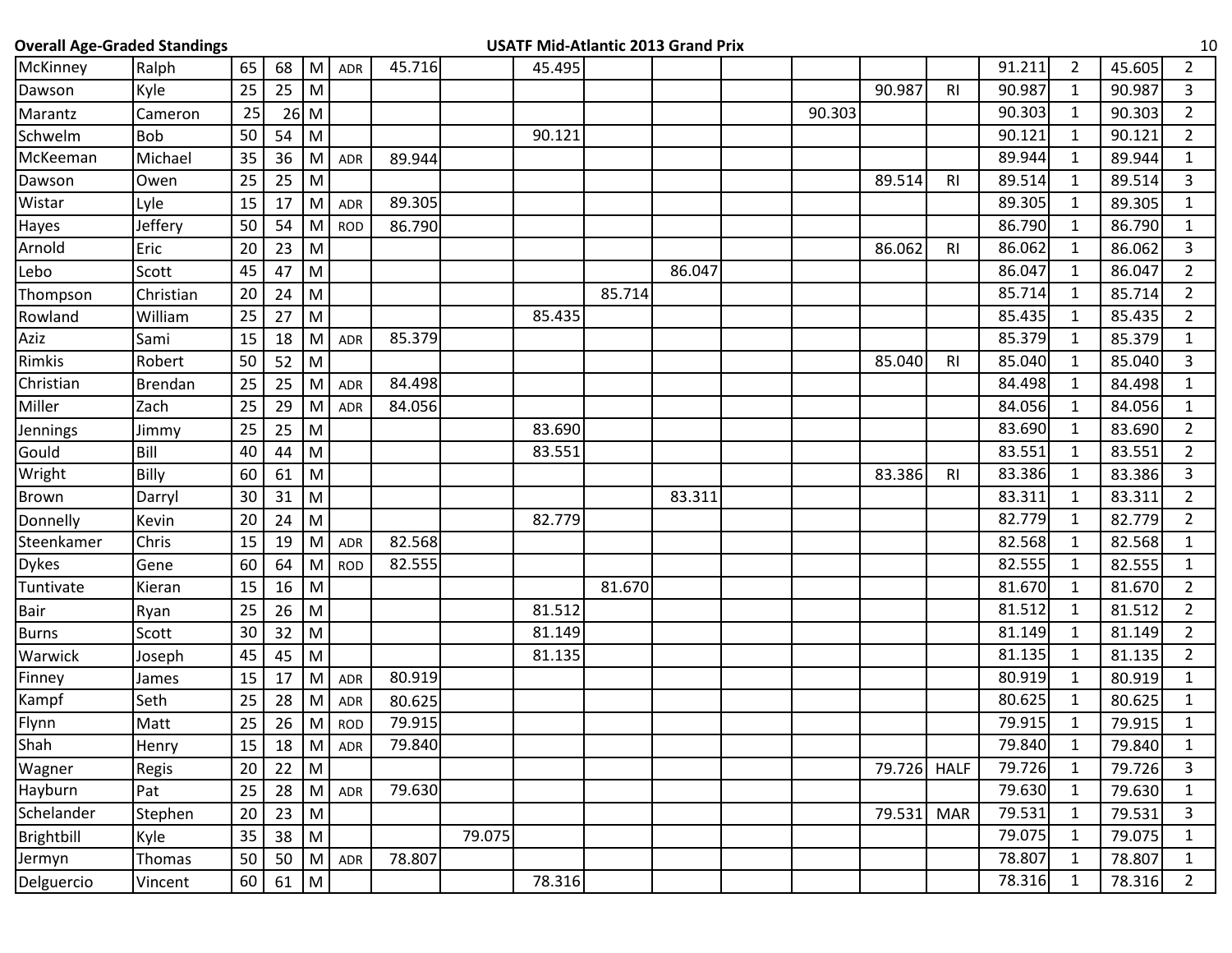| <b>Overall Age-Graded Standings</b> |               |    |                  |                                                                                                            |            |        |        |        | <b>USATF Mid-Atlantic 2013 Grand Prix</b> |        |        |                |        |              |        | 11             |
|-------------------------------------|---------------|----|------------------|------------------------------------------------------------------------------------------------------------|------------|--------|--------|--------|-------------------------------------------|--------|--------|----------------|--------|--------------|--------|----------------|
| Steele                              | Bill          | 20 | 22               | M                                                                                                          |            |        |        |        | 77.746                                    |        |        |                | 77.746 | 1            | 77.746 | $\overline{a}$ |
| <b>Dedrick</b>                      | Fred          | 65 | 65               | M                                                                                                          |            |        |        |        |                                           |        | 77.580 | R1             | 77.580 | $\mathbf{1}$ | 77.580 | 3              |
| Jones                               | <b>Travis</b> | 30 | 32               | ${\sf M}$                                                                                                  |            |        |        | 77.430 |                                           |        |        |                | 77.430 | $\mathbf{1}$ | 77.430 | $\overline{2}$ |
| Cohen                               | Jon           | 60 | 60               | M                                                                                                          |            |        |        |        |                                           |        | 77.386 | R <sub>l</sub> | 77.386 | 1            | 77.386 | 3              |
| <b>Brady</b>                        | Jeremy        | 25 | 25               | M                                                                                                          |            |        | 76.647 |        |                                           |        |        |                | 76.647 | $\mathbf{1}$ | 76.647 | $\mathbf{1}$   |
| Carino                              | Jim           | 50 | 53               | M                                                                                                          |            |        |        | 76.291 |                                           |        |        |                | 76.291 | $\mathbf{1}$ | 76.291 | $\overline{2}$ |
| MacNeill                            | Andrew        | 30 | 32               | ${\sf M}$                                                                                                  |            |        |        |        |                                           |        | 75.903 | R <sub>l</sub> | 75.903 | $\mathbf{1}$ | 75.903 | 3              |
| DiCarlo                             | Matt          | 25 | 26               | M                                                                                                          |            |        |        |        |                                           |        | 75.773 | <b>HALF</b>    | 75.773 | 1            | 75.773 | 3              |
| Savarese                            | Robert        | 45 | 48               | M                                                                                                          | ADR        | 74.764 |        |        |                                           |        |        |                | 74.764 | $\mathbf{1}$ | 74.764 | $\mathbf{1}$   |
| Ferrante                            | Robert        | 45 | 48               | M                                                                                                          |            |        |        | 74.630 |                                           |        |        |                | 74.630 | $\mathbf{1}$ | 74.630 | $\overline{2}$ |
| Zappala                             | Dante         | 35 | 37               | M                                                                                                          |            |        |        | 74.151 |                                           |        |        |                | 74.151 | $\mathbf{1}$ | 74.151 | $\overline{2}$ |
| Simonetti                           | <b>Nick</b>   | 55 | 55               | M                                                                                                          |            |        |        | 74.085 |                                           |        |        |                | 74.085 | $\mathbf{1}$ | 74.085 | $\overline{2}$ |
| <b>Nix</b>                          | <b>Bryant</b> | 45 | 48               | M                                                                                                          |            |        |        | 73.559 |                                           |        |        |                | 73.559 | $\mathbf{1}$ | 73.559 | $\overline{2}$ |
| Straw                               | Keith         | 55 | 58               | ${\sf M}$                                                                                                  |            |        |        |        |                                           |        | 73.354 | <b>MAR</b>     | 73.354 | $\mathbf{1}$ | 73.354 | 3              |
| Russell                             | Matthew       | 40 | 42               | M                                                                                                          | <b>ROD</b> | 72.845 |        |        |                                           |        |        |                | 72.845 | $\mathbf{1}$ | 72.845 | $\mathbf{1}$   |
| Jakubowitch                         | Andy          | 35 |                  | $35$ M                                                                                                     |            |        |        |        |                                           | 72.800 |        |                | 72.800 | 1            | 72.800 | $\overline{2}$ |
| McCloskey                           | Patrick       | 45 | 47               | M                                                                                                          |            |        |        | 72.768 |                                           |        |        |                | 72.768 | $\mathbf{1}$ | 72.768 | $\overline{2}$ |
| Clarke                              | Mike          | 65 | 65               | M                                                                                                          |            |        |        | 72.632 |                                           |        |        |                | 72.632 | 1            | 72.632 | $\overline{2}$ |
| Lizzio                              | Dominic       | 30 | 30               | M                                                                                                          | ADR        | 72.456 |        |        |                                           |        |        |                | 72.456 | $\mathbf{1}$ | 72.456 | $\mathbf{1}$   |
| Moore                               | Kevin         | 20 | 23               | M                                                                                                          |            |        |        | 71.895 |                                           |        |        |                | 71.895 | $\mathbf{1}$ | 71.895 | $\overline{2}$ |
| Waters                              | <b>Brian</b>  | 30 | 30               | M                                                                                                          |            |        |        |        |                                           |        | 71.483 | <b>MAR</b>     | 71.483 | 1            | 71.483 | 3              |
| Manis                               | Mason         | 25 | 26               | M                                                                                                          |            |        |        | 71.165 |                                           |        |        |                | 71.165 | $\mathbf{1}$ | 71.165 | $\overline{2}$ |
| Hoffman                             | Joseph        | 60 | 62               | M                                                                                                          |            |        |        |        |                                           |        | 71.082 | R <sub>l</sub> | 71.082 | 1            | 71.082 | 3              |
| Koons                               | Mike          | 35 | 38               | M                                                                                                          |            |        |        | 70.971 |                                           |        |        |                | 70.971 | $\mathbf{1}$ | 70.971 | $\overline{2}$ |
| Fidler                              | <b>Steve</b>  | 60 | 64               | M                                                                                                          |            |        |        |        |                                           |        | 70.769 | R <sub>l</sub> | 70.769 | $\mathbf{1}$ | 70.769 | 3              |
| Chan                                | Ed            | 45 | 45               | ${\sf M}$                                                                                                  |            |        |        | 70.633 |                                           |        |        |                | 70.633 | $\mathbf{1}$ | 70.633 | $\overline{2}$ |
| Kelly                               | Joseph        | 30 | 31               | M                                                                                                          |            |        |        |        |                                           |        | 70.481 | <b>MAR</b>     | 70.481 | 1            | 70.481 | 3              |
| Kapner                              | Kenneth       | 50 | 54               | M                                                                                                          |            |        | 70.195 |        |                                           |        |        |                | 70.195 | $\mathbf{1}$ | 70.195 | $\mathbf{1}$   |
| Fannon                              | Dan           | 55 | 55               | M                                                                                                          |            |        |        | 69.900 |                                           |        |        |                | 69.900 | $\mathbf{1}$ | 69.900 | $\overline{2}$ |
| Coleman                             | Casey         | 35 | 35               | M                                                                                                          | <b>ROD</b> | 69.813 |        |        |                                           |        |        |                | 69.813 | $\mathbf{1}$ | 69.813 | $\mathbf{1}$   |
| Mascherino                          | Andrew        | 55 | 59               | $\vert M \vert$                                                                                            |            |        |        | 69.412 |                                           |        |        |                | 69.412 | $\mathbf{1}$ | 69.412 | $\overline{2}$ |
| Bergamini                           | Filippo       | 40 | 43               | M                                                                                                          |            |        |        | 69.110 |                                           |        |        |                | 69.110 | $\mathbf{1}$ | 69.110 | $\overline{2}$ |
| <b>Brake</b>                        | Kevin         | 45 | 49               | M                                                                                                          | <b>ROD</b> | 68.578 |        |        |                                           |        |        |                | 68.578 | $\mathbf{1}$ | 68.578 | $\mathbf{1}$   |
| Smith                               | Duncan        | 50 | 54               | ${\sf M}$                                                                                                  |            |        | 68.509 |        |                                           |        |        |                | 68.509 | $\mathbf{1}$ | 68.509 | $\mathbf{1}$   |
| Christou                            | Lou           | 40 | 43               | M                                                                                                          |            |        | 68.328 |        |                                           |        |        |                | 68.328 | $\mathbf{1}$ | 68.328 | $\mathbf{1}$   |
| Copenhaver                          | Taran         | 20 | 20               | $\mathsf{M}% _{T}=\mathsf{M}_{T}\!\left( a,b\right) ,\ \mathsf{M}_{T}=\mathsf{M}_{T}\!\left( a,b\right) ,$ |            |        |        |        |                                           |        | 68.225 | <b>MAR</b>     | 68.225 | $\mathbf{1}$ | 68.225 | $\mathbf{3}$   |
| Taylor                              | Warren        | 50 | $53 \mid M \mid$ |                                                                                                            |            |        |        | 68.221 |                                           |        |        |                | 68.221 | $\mathbf{1}$ | 68.221 | $\overline{2}$ |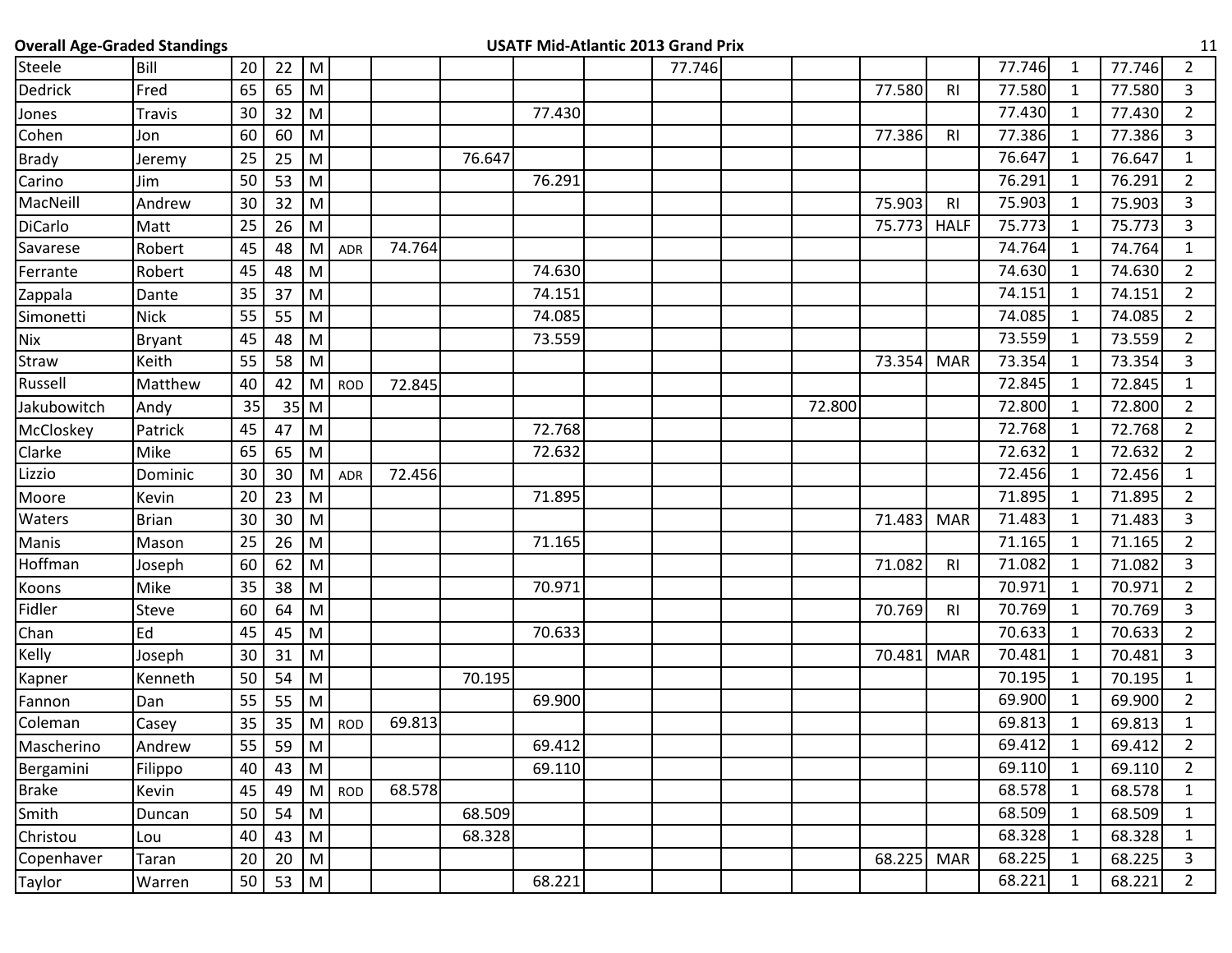| <b>Overall Age-Graded Standings</b><br>12<br><b>USATF Mid-Atlantic 2013 Grand Prix</b> |            |    |          |                                                                                                            |            |        |  |        |        |  |        |        |            |                |        |              |        |                |
|----------------------------------------------------------------------------------------|------------|----|----------|------------------------------------------------------------------------------------------------------------|------------|--------|--|--------|--------|--|--------|--------|------------|----------------|--------|--------------|--------|----------------|
| Holmes                                                                                 | Robert     | 55 | 56       | M                                                                                                          |            |        |  | 67.173 |        |  |        |        |            |                | 67.173 | $\mathbf{1}$ | 67.173 | $\overline{2}$ |
| Irvan                                                                                  | Joshua     | 40 | 43       | ${\sf M}$                                                                                                  |            |        |  |        |        |  |        |        | 66.802     | <b>MAR</b>     | 66.802 | $\mathbf{1}$ | 66.802 | 3              |
| Baca                                                                                   | David      | 50 | 52       | M                                                                                                          |            |        |  |        |        |  |        |        | 66.683     | <b>HALF</b>    | 66.683 | $\mathbf{1}$ | 66.683 | 3              |
| Christensen                                                                            | Raymond    | 50 | 51       | M                                                                                                          | <b>ROD</b> | 66.623 |  |        |        |  |        |        |            |                | 66.623 | $\mathbf{1}$ | 66.623 | $\mathbf{1}$   |
| Peters                                                                                 | Paul       | 35 | 37       | M                                                                                                          |            |        |  |        |        |  |        |        | 66.067     | <b>MAR</b>     | 66.067 | $\mathbf{1}$ | 66.067 | $\overline{3}$ |
| Dewey                                                                                  | Chuck      | 65 | 65       | M                                                                                                          |            |        |  |        |        |  |        |        | 65.427     | <b>RI</b>      | 65.427 | $\mathbf{1}$ | 65.427 | 3              |
| Medina                                                                                 | Jose       | 40 |          | $42$ M                                                                                                     |            |        |  |        |        |  |        | 64.964 |            |                | 64.964 | $\mathbf{1}$ | 64.964 | $\overline{2}$ |
| Wright                                                                                 | Keith      | 55 | 56       | M                                                                                                          |            |        |  | 64.453 |        |  |        |        |            |                | 64.453 | $\mathbf{1}$ | 64.453 | $\overline{2}$ |
| Capone                                                                                 | Andrew     | 40 | 42       | $\mathsf{M}% _{T}=\mathsf{M}_{T}\!\left( a,b\right) ,\ \mathsf{M}_{T}=\mathsf{M}_{T}$                      |            |        |  | 64.161 |        |  |        |        |            |                | 64.161 | $\mathbf{1}$ | 64.161 | $2^{\circ}$    |
| Leonard                                                                                | Michael    | 30 | 30       | M                                                                                                          |            |        |  | 64.107 |        |  |        |        |            |                | 64.107 | $\mathbf{1}$ | 64.107 | $\overline{2}$ |
| McPhilemy                                                                              | James      | 30 | 31       | ${\sf M}$                                                                                                  |            |        |  | 63.848 |        |  |        |        |            |                | 63.848 | $\mathbf{1}$ | 63.848 | $\overline{2}$ |
| Sicher                                                                                 | Dennis     | 65 | 67       | M                                                                                                          |            |        |  |        |        |  |        |        | 63.251     | R <sub>l</sub> | 63.251 | $\mathbf{1}$ | 63.251 | $\overline{3}$ |
| Matthews                                                                               | Kevin      | 45 | 49       | M                                                                                                          |            |        |  | 63.230 |        |  |        |        |            |                | 63.230 | $\mathbf{1}$ | 63.230 | $\overline{2}$ |
| <b>Brown</b>                                                                           | Richard    | 60 | 64       | M                                                                                                          |            |        |  |        |        |  |        | 62.947 |            |                | 62.947 | $\mathbf{1}$ | 62.947 | $\overline{2}$ |
| Latsch                                                                                 | Michael    | 40 | 42       | ${\sf M}$                                                                                                  |            |        |  |        |        |  | 62.671 |        |            |                | 62.671 | $\mathbf{1}$ | 62.671 | $\overline{2}$ |
| King                                                                                   | Bill       | 50 | 54       | M                                                                                                          |            |        |  |        |        |  |        |        | 62.653     | <b>MAR</b>     | 62.653 | $\mathbf{1}$ | 62.653 | $\mathbf{3}$   |
| Hausch                                                                                 | Thomas     | 30 | 32       | M                                                                                                          |            |        |  | 61.569 |        |  |        |        |            |                | 61.569 | $\mathbf{1}$ | 61.569 | $\overline{2}$ |
| Stem                                                                                   | Joseph     | 45 | 47       | ${\sf M}$                                                                                                  |            |        |  | 61.458 |        |  |        |        |            |                | 61.458 | $\mathbf{1}$ | 61.458 | $2^{\circ}$    |
| Williamson                                                                             | Ronald     | 45 | 46       | M                                                                                                          | <b>ROD</b> | 61.133 |  |        |        |  |        |        |            |                | 61.133 | $\mathbf{1}$ | 61.133 | 1              |
| Hubbard                                                                                | Samuel     | 25 | 26       | M                                                                                                          | <b>ADR</b> | 60.374 |  |        |        |  |        |        |            |                | 60.374 | 1            | 60.374 | $\mathbf{1}$   |
| Grossman                                                                               | Carl       | 65 | 66       | ${\sf M}$                                                                                                  |            |        |  | 60.335 |        |  |        |        |            |                | 60.335 | $\mathbf{1}$ | 60.335 | $\overline{2}$ |
| Szymanski                                                                              | Richard    | 45 | 48       | ${\sf M}$                                                                                                  |            |        |  |        | 60.253 |  |        |        |            |                | 60.253 | $\mathbf{1}$ | 60.253 | $2^{\circ}$    |
| Toocheck                                                                               | Nikolas    | 10 | 10       | M                                                                                                          |            |        |  |        |        |  |        |        | 60.162     | R <sub>l</sub> | 60.162 | $\mathbf{1}$ | 60.162 | $\mathbf{3}$   |
| <b>Starrs</b>                                                                          | Thomas     | 20 | 23       | ${\sf M}$                                                                                                  |            |        |  |        |        |  |        |        | 60.108     | <b>HALF</b>    | 60.108 | $\mathbf{1}$ | 60.108 | $\overline{3}$ |
| Couser                                                                                 | Kenneth    | 35 | 38       | ${\sf M}$                                                                                                  |            |        |  | 59.987 |        |  |        |        |            |                | 59.987 | $\mathbf{1}$ | 59.987 | $\overline{2}$ |
| Robson                                                                                 | John       | 40 | 41       | ${\sf M}$                                                                                                  |            |        |  | 59.551 |        |  |        |        |            |                | 59.551 | $\mathbf{1}$ | 59.551 | $\overline{2}$ |
| Gilbert                                                                                | Anthony    | 35 | 37       | ${\sf M}$                                                                                                  |            |        |  | 59.447 |        |  |        |        |            |                | 59.447 | $\mathbf{1}$ | 59.447 | $\overline{2}$ |
| Strimel                                                                                | Craig      | 40 | 43       | ${\sf M}$                                                                                                  |            |        |  | 59.225 |        |  |        |        |            |                | 59.225 | $\mathbf{1}$ | 59.225 | $2^{\circ}$    |
| Fortunato                                                                              | <b>Bob</b> | 60 | 64       | M                                                                                                          |            |        |  | 59.143 |        |  |        |        |            |                | 59.143 | $\mathbf{1}$ | 59.143 | $\overline{2}$ |
| Van Dyke                                                                               | Tony       | 40 | 43       | ${\sf M}$                                                                                                  |            |        |  | 58.895 |        |  |        |        |            |                | 58.895 | $\mathbf{1}$ | 58.895 | $\overline{2}$ |
| Malloy                                                                                 | Stephen    | 25 | 29 $ M $ |                                                                                                            |            |        |  |        |        |  |        |        | 58.798 MAR |                | 58.798 | $\mathbf{1}$ | 58.798 | 3              |
| Moore                                                                                  | Lamar      | 25 | 25       | $\mathsf{M}% _{T}=\mathsf{M}_{T}\!\left( a,b\right) ,\ \mathsf{M}_{T}=\mathsf{M}_{T}\!\left( a,b\right) ,$ |            |        |  |        |        |  |        |        | 58.510     | R <sub>l</sub> | 58.510 | $\mathbf{1}$ | 58.510 | 3              |
| Maizel                                                                                 | Robert     | 40 | 43       | ${\sf M}$                                                                                                  |            |        |  |        |        |  |        |        | 57.910     | <b>MAR</b>     | 57.910 | $\mathbf{1}$ | 57.910 | 3              |
| O'Doherty                                                                              | Kevin      | 15 | 19       | M                                                                                                          |            |        |  |        |        |  | 57.909 |        |            |                | 57.909 | $\mathbf{1}$ | 57.909 | $\overline{2}$ |
| Makurath                                                                               | Paul       | 65 | 67       | ${\sf M}$                                                                                                  | <b>ROD</b> | 57.214 |  |        |        |  |        |        |            |                | 57.214 | $\mathbf{1}$ | 57.214 | $\mathbf{1}$   |
| Keese                                                                                  | Mark       | 50 | 51       | M                                                                                                          |            |        |  |        | 56.998 |  |        |        |            |                | 56.998 | $\mathbf{1}$ | 56.998 | $2^{\circ}$    |
| Webb                                                                                   | David      | 35 | 39       | M                                                                                                          |            |        |  | 56.987 |        |  |        |        |            |                | 56.987 | $\mathbf{1}$ | 56.987 | $\overline{2}$ |